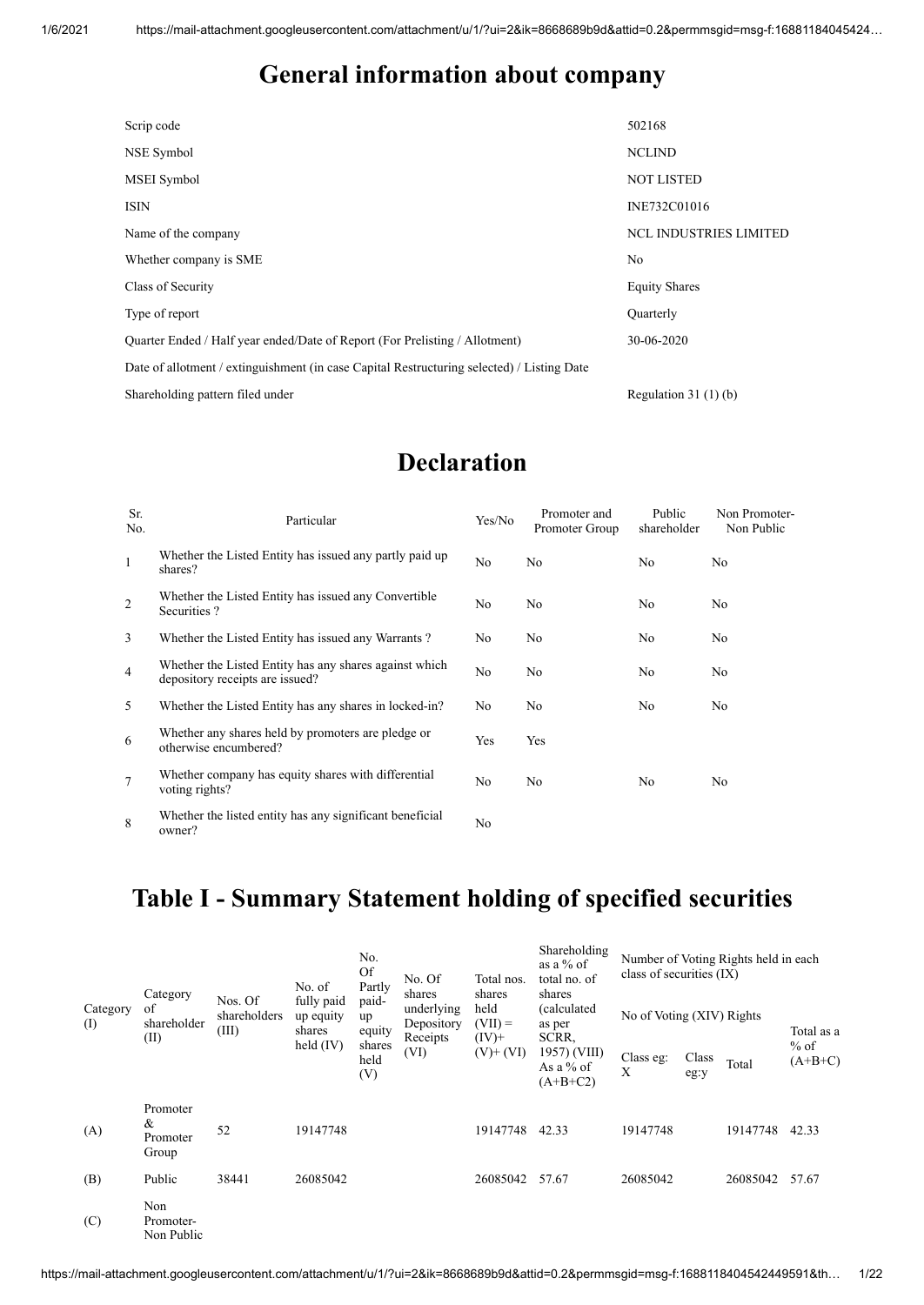| 1/6/2021 |                                         |       | https://mail-attachment.googleusercontent.com/attachment/u/1/?ui=2&ik=8668689b9d&attid=0.2&permmsgid=msg-f:16881184045424 |          |     |          |          |     |
|----------|-----------------------------------------|-------|---------------------------------------------------------------------------------------------------------------------------|----------|-----|----------|----------|-----|
| (C1)     | Shares<br>underlying<br>DRs.            |       |                                                                                                                           |          |     |          |          |     |
| (C2)     | Shares held<br>by<br>Employee<br>Trusts |       |                                                                                                                           |          |     |          |          |     |
|          | Total                                   | 38493 | 45232790                                                                                                                  | 45232790 | 100 | 45232790 | 45232790 | 100 |

### **Table I - Summary Statement holding of specified securities**

| Category | Category<br>$\sigma$ f<br>shareholder   | No. Of<br><b>Shares</b><br>Underlying           | No. of<br><b>Shares</b><br>Underlying | No. Of<br><b>Shares</b><br>Underlying<br>Outstanding                                                                                                                                                                                                                                | Shareholding<br>, as a $\%$<br>Number of<br>assuming<br>full<br>Locked in<br>shares $(XII)$<br>conversion<br>$\sigma$ f<br>convertible<br>securities ( |                     | Number of<br>Shares pledged<br>or otherwise<br>encumbered<br>(XIII) |                                | Number of<br>equity shares<br>held in |          |
|----------|-----------------------------------------|-------------------------------------------------|---------------------------------------|-------------------------------------------------------------------------------------------------------------------------------------------------------------------------------------------------------------------------------------------------------------------------------------|--------------------------------------------------------------------------------------------------------------------------------------------------------|---------------------|---------------------------------------------------------------------|--------------------------------|---------------------------------------|----------|
| (I)      | (II)                                    | Outstanding<br>convertible<br>securities<br>(X) | Outstanding<br>Warrants<br>$(X_i)$    | securities<br>As a<br>As a<br>percentage<br>and No. Of<br>$%$ of<br>$%$ of<br>of diluted<br>Warrants<br>total<br>total<br>No.<br>share capital)<br>No. (a)<br>(Xi)(a)<br>Shares<br>Shares<br>(a)<br>$(XI)=(VII)+$<br>held<br>held<br>$(X)$ As a %<br>(b)<br>(b)<br>of<br>$(A+B+C2)$ |                                                                                                                                                        | convertible<br>as a | 660910 3.45                                                         | dematerialized<br>form $(XIV)$ |                                       |          |
| (A)      | Promoter<br>&<br>Promoter<br>Group      |                                                 |                                       |                                                                                                                                                                                                                                                                                     | 42.33                                                                                                                                                  | $\mathbf{0}$        | $\mathbf{0}$                                                        |                                |                                       | 19147748 |
| (B)      | Public                                  |                                                 |                                       |                                                                                                                                                                                                                                                                                     | 57.67                                                                                                                                                  |                     |                                                                     |                                |                                       | 24878330 |
| (C)      | Non<br>Promoter-<br>Non Public          |                                                 |                                       |                                                                                                                                                                                                                                                                                     |                                                                                                                                                        |                     |                                                                     |                                |                                       |          |
| (C1)     | <b>Shares</b><br>underlying<br>DRs      |                                                 |                                       |                                                                                                                                                                                                                                                                                     |                                                                                                                                                        |                     |                                                                     |                                |                                       |          |
| (C2)     | Shares held<br>by<br>Employee<br>Trusts |                                                 |                                       |                                                                                                                                                                                                                                                                                     |                                                                                                                                                        |                     |                                                                     |                                |                                       |          |
|          | Total                                   |                                                 |                                       |                                                                                                                                                                                                                                                                                     | 100                                                                                                                                                    | $\mathbf{0}$        | $\mathbf{0}$                                                        | 660910 1.46                    |                                       | 44026078 |

## **Table II - Statement showing shareholding pattern of the Promoter and Promoter Group**

|              |                                                                                      |                                  | No. of<br>fully paid<br>up equity<br>shares<br>held $(IV)$ | No.<br>Of                                         |                                              | Total nos.                  | Shareholding<br>as a $%$ of<br>total no. of | Number of Voting Rights held in each<br>class of securities $(IX)$ |       |          |                                 |
|--------------|--------------------------------------------------------------------------------------|----------------------------------|------------------------------------------------------------|---------------------------------------------------|----------------------------------------------|-----------------------------|---------------------------------------------|--------------------------------------------------------------------|-------|----------|---------------------------------|
| Sr.          | Category $\&$<br>Name of the<br>Shareholders (I)                                     | Nos. Of<br>shareholders<br>(III) |                                                            | Partly<br>paid-<br>up<br>equity<br>shares<br>held | No. Of<br>shares<br>underlying<br>Depository | shares<br>held<br>$(VII) =$ | shares<br>(calculated<br>as per<br>SCRR,    | No of Voting (XIV) Rights                                          |       |          | Total<br>as a $\%$              |
|              |                                                                                      |                                  |                                                            |                                                   | Receipts<br>(VI)                             | $(IV)$ +<br>$(V)+(VI)$      | 1957) (VIII)                                | Class eg:                                                          | Class | Total    | of<br>Total<br>Voting<br>rights |
|              |                                                                                      |                                  |                                                            | (V)                                               |                                              |                             | As a $%$ of<br>$(A+B+C2)$                   | Χ                                                                  | eg:y  |          |                                 |
| $\mathbf{A}$ | Table II - Statement showing shareholding pattern of the Promoter and Promoter Group |                                  |                                                            |                                                   |                                              |                             |                                             |                                                                    |       |          |                                 |
| (1)          | Indian                                                                               |                                  |                                                            |                                                   |                                              |                             |                                             |                                                                    |       |          |                                 |
| (a)          | Individuals/Hindu<br>undivided Family                                                | 44                               | 17732639                                                   |                                                   |                                              | 17732639                    | 39.2                                        | 17732639                                                           |       | 17732639 | 39.2                            |
| (d)          | Any Other<br>(specify)                                                               | 8                                | 1415109                                                    |                                                   |                                              | 1415109                     | 3.13                                        | 1415109                                                            |       | 1415109  | 3.13                            |

https://mail-attachment.googleusercontent.com/attachment/u/1/?ui=2&ik=8668689b9d&attid=0.2&permmsgid=msg-f:1688118404542449591&th… 2/22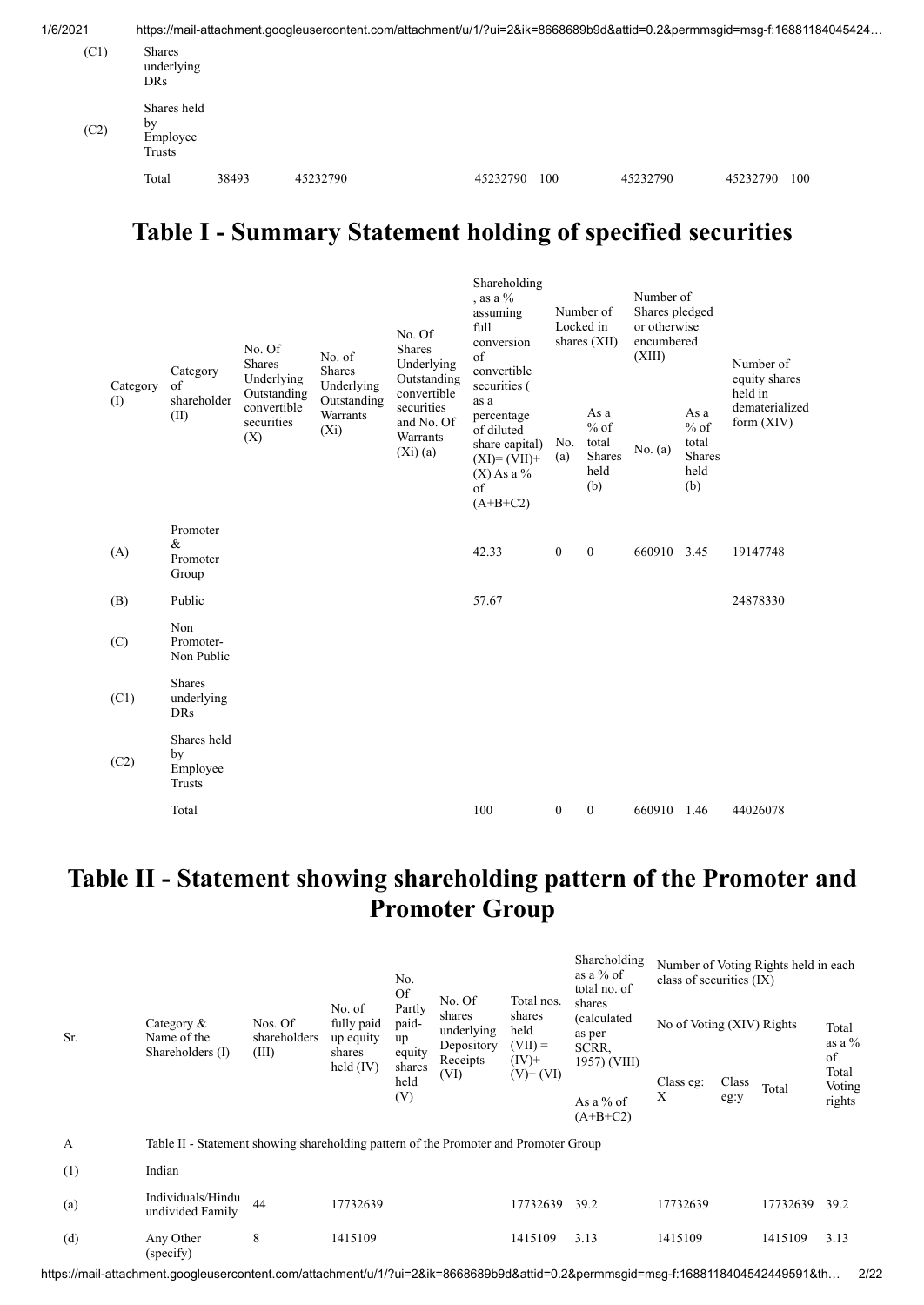| Sub-Total<br>(A)(1)                                                                            |                                                                                                                     | 52             | 19147748                                                                                      | 19147748 42.33 |          | 19147748 | 19147748 42.33 |       |
|------------------------------------------------------------------------------------------------|---------------------------------------------------------------------------------------------------------------------|----------------|-----------------------------------------------------------------------------------------------|----------------|----------|----------|----------------|-------|
| (2)                                                                                            | Foreign                                                                                                             |                |                                                                                               |                |          |          |                |       |
| Total<br>Shareholding<br>of Promoter<br>and<br>Promoter<br>Group $(A)=$<br>$(A)(1)+(A)$<br>(2) |                                                                                                                     | 52             | 19147748                                                                                      | 19147748 42.33 |          | 19147748 | 19147748 42.33 |       |
| $\, {\bf B}$                                                                                   |                                                                                                                     |                | Table III - Statement showing shareholding pattern of the Public shareholder                  |                |          |          |                |       |
| (1)                                                                                            | Institutions                                                                                                        |                |                                                                                               |                |          |          |                |       |
| (a)                                                                                            | Mutual Funds                                                                                                        | 4              | 3244859                                                                                       | 3244859        | 7.17     | 3244859  | 3244859        | 7.17  |
| (c)                                                                                            | Alternate<br><b>Investment Funds</b>                                                                                | $\mathbf{1}$   | 31000                                                                                         | 31000          | 0.07     | 31000    | 31000          | 0.07  |
| (e)                                                                                            | Foreign Portfolio<br>Investors                                                                                      | $\overline{c}$ | 1031331                                                                                       | 1031331        | 2.28     | 1031331  | 1031331        | 2.28  |
| (f)                                                                                            | Financial<br>Institutions/<br><b>Banks</b>                                                                          | 15             | 125503                                                                                        | 125503         | 0.28     | 125503   | 125503         | 0.28  |
| Sub-Total<br>(B)(1)                                                                            |                                                                                                                     | 22             | 4432693                                                                                       | 4432693        | 9.8      | 4432693  | 4432693        | 9.8   |
| (2)                                                                                            | Central<br>Government/<br>State<br>Government(s)/<br>President of India                                             | $\overline{c}$ | 7000                                                                                          | 7000           | $0.02\,$ | 7000     | 7000           | 0.02  |
| Sub-Total<br>(B)(2)                                                                            |                                                                                                                     | $\overline{2}$ | 7000                                                                                          | 7000           | 0.02     | 7000     | 7000           | 0.02  |
| (3)                                                                                            | Non-institutions                                                                                                    |                |                                                                                               |                |          |          |                |       |
| (a(i))                                                                                         | Individuals -<br>i.Individual<br>shareholders<br>holding nominal<br>share capital up to<br>Rs. 2 lakhs.             | 37338          | 12466353                                                                                      | 12466353 27.56 |          | 12466353 | 12466353 27.56 |       |
| (a(ii))                                                                                        | Individuals - ii.<br>Individual<br>shareholders<br>holding nominal<br>share capital in<br>excess of Rs. 2<br>lakhs. | 91             | 5608298                                                                                       | 5608298        | 12.4     | 5608298  | 5608298        | 12.4  |
| (e)                                                                                            | Any Other<br>(specify)                                                                                              | 988            | 3570698                                                                                       | 3570698        | 7.89     | 3570698  | 3570698        | 7.89  |
| Sub-Total<br>(B)(3)                                                                            |                                                                                                                     | 38417          | 21645349                                                                                      | 21645349 47.85 |          | 21645349 | 21645349       | 47.85 |
| <b>Total Public</b><br>Shareholding<br>$(B)=(B)(1)+$<br>$(B)(2)+(B)$<br>(3)                    |                                                                                                                     | 38441          | 26085042                                                                                      | 26085042 57.67 |          | 26085042 | 26085042 57.67 |       |
| ${\bf C}$                                                                                      |                                                                                                                     |                | Table IV - Statement showing shareholding pattern of the Non Promoter- Non Public shareholder |                |          |          |                |       |
| Total (<br>$A+B+C2$ )                                                                          |                                                                                                                     | 38493          | 45232790                                                                                      | 45232790 100   |          | 45232790 | 45232790       | 100   |
| Total<br>$(A+B+C)$                                                                             |                                                                                                                     | 38493          | 45232790                                                                                      | 45232790 100   |          | 45232790 | 45232790       | 100   |

#### **Table II - Statement showing shareholding pattern of the Promoter and Promoter Group**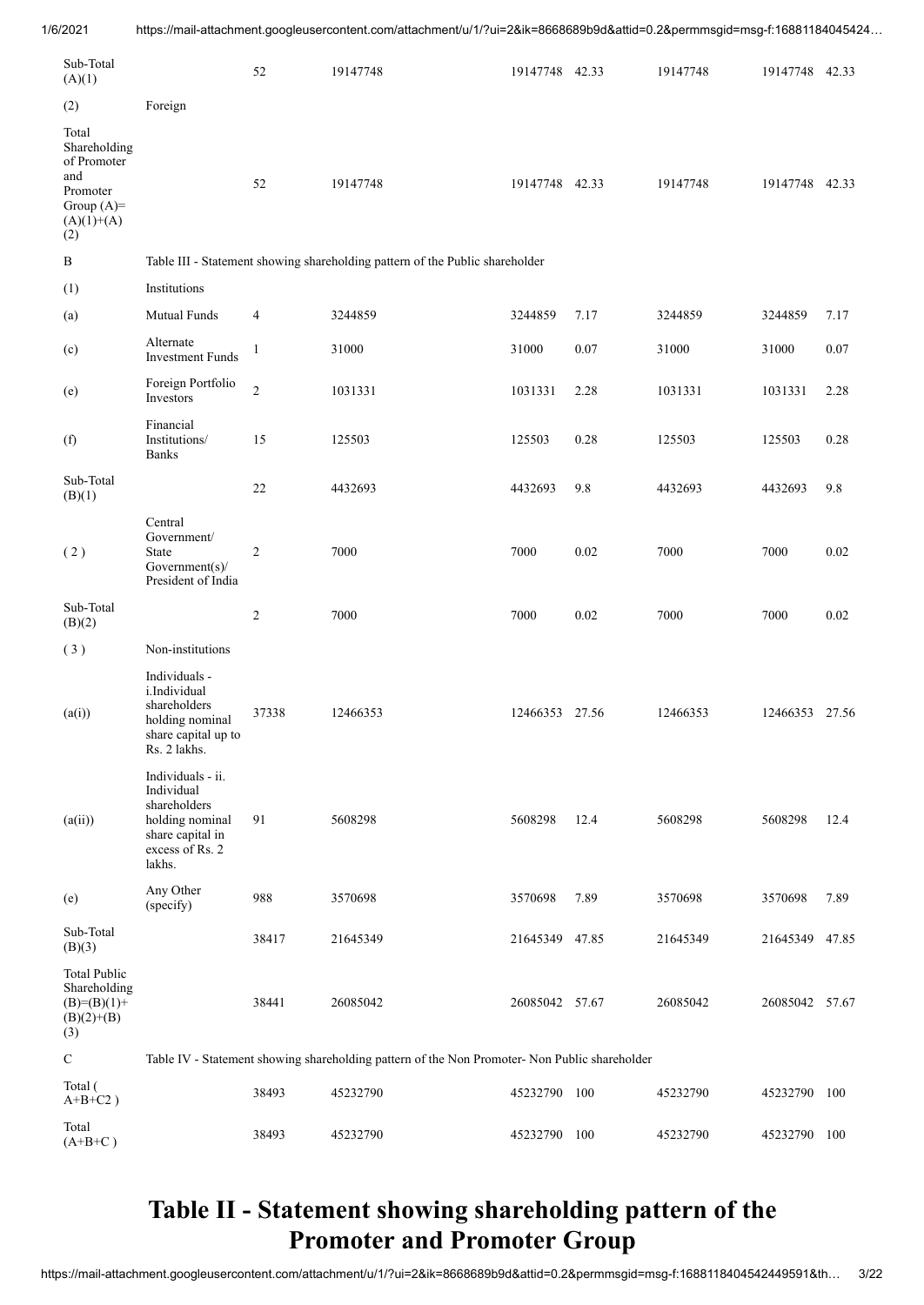| Sr.                                                                                            | No. Of<br>Shares<br>Underlying                  | No. of<br>Shares<br>Underlying     | No. Of<br><b>Shares</b><br>Underlying<br>Outstanding              | Shareholding, as<br>a % assuming<br>full conversion<br>of convertible<br>securities (as a<br>percentage of |                  | Number of<br>Locked in<br>shares $(XII)$         | Number of<br>Shares pledged<br>or otherwise<br>encumbered<br>(XIII) |                                                         | Number of<br>equity shares<br>held in |
|------------------------------------------------------------------------------------------------|-------------------------------------------------|------------------------------------|-------------------------------------------------------------------|------------------------------------------------------------------------------------------------------------|------------------|--------------------------------------------------|---------------------------------------------------------------------|---------------------------------------------------------|---------------------------------------|
|                                                                                                | Outstanding<br>convertible<br>securities<br>(X) | Outstanding<br>Warrants<br>$(X_i)$ | convertible<br>securities<br>and No. Of<br>Warrants<br>$(Xi)$ (a) | diluted share<br>capital) $(XI)=$<br>$(VII)+(X)$ As a<br>% of $(A+B+C2)$                                   | No.<br>(a)       | As a<br>$%$ of<br>total<br>Shares<br>held<br>(b) | No. (a)                                                             | As a<br>$%$ of<br>total<br><b>Shares</b><br>held<br>(b) | dematerialized<br>form $(XIV)$        |
| A                                                                                              |                                                 |                                    |                                                                   | Table II - Statement showing shareholding pattern of the Promoter and Promoter Group                       |                  |                                                  |                                                                     |                                                         |                                       |
| (1)                                                                                            | Indian                                          |                                    |                                                                   |                                                                                                            |                  |                                                  |                                                                     |                                                         |                                       |
| (a)                                                                                            |                                                 |                                    |                                                                   | 39.2                                                                                                       | $\boldsymbol{0}$ | $\boldsymbol{0}$                                 | 660910 3.73                                                         |                                                         | 17732639                              |
| (d)                                                                                            |                                                 |                                    |                                                                   | 3.13                                                                                                       | $\boldsymbol{0}$ | $\boldsymbol{0}$                                 | $\boldsymbol{0}$                                                    | $\boldsymbol{0}$                                        | 1415109                               |
| Sub-Total<br>(A)(1)                                                                            |                                                 |                                    |                                                                   | 42.33                                                                                                      | $\boldsymbol{0}$ | $\boldsymbol{0}$                                 | 660910                                                              | 3.45                                                    | 19147748                              |
| (2)                                                                                            | Foreign                                         |                                    |                                                                   |                                                                                                            |                  |                                                  |                                                                     |                                                         |                                       |
| Total<br>Shareholding<br>of Promoter<br>and<br>Promoter<br>Group $(A)=$<br>$(A)(1)+(A)$<br>(2) |                                                 |                                    |                                                                   | 42.33                                                                                                      | $\boldsymbol{0}$ | $\boldsymbol{0}$                                 | 660910 3.45                                                         |                                                         | 19147748                              |
| B                                                                                              |                                                 |                                    |                                                                   | Table III - Statement showing shareholding pattern of the Public shareholder                               |                  |                                                  |                                                                     |                                                         |                                       |
| (1)                                                                                            | Institutions                                    |                                    |                                                                   |                                                                                                            |                  |                                                  |                                                                     |                                                         |                                       |
| (a)                                                                                            |                                                 |                                    |                                                                   | 7.17                                                                                                       |                  |                                                  |                                                                     |                                                         | 3242109                               |
| (c)                                                                                            |                                                 |                                    |                                                                   | 0.07                                                                                                       |                  |                                                  |                                                                     |                                                         | 31000                                 |
| (e)                                                                                            |                                                 |                                    |                                                                   | 2.28                                                                                                       |                  |                                                  |                                                                     |                                                         | 1031331                               |
| (f)                                                                                            |                                                 |                                    |                                                                   | 0.28                                                                                                       |                  |                                                  |                                                                     |                                                         | 117053                                |
| Sub-Total<br>(B)(1)                                                                            |                                                 |                                    |                                                                   | 9.8                                                                                                        |                  |                                                  |                                                                     |                                                         | 4421493                               |
| (2)                                                                                            |                                                 |                                    |                                                                   | 0.02                                                                                                       |                  |                                                  |                                                                     |                                                         | $\mathbf{0}$                          |
| Sub-Total<br>(B)(2)                                                                            |                                                 |                                    |                                                                   | 0.02                                                                                                       |                  |                                                  |                                                                     |                                                         | $\boldsymbol{0}$                      |
| (3)                                                                                            | Non-institutions                                |                                    |                                                                   |                                                                                                            |                  |                                                  |                                                                     |                                                         |                                       |
| (a(i))                                                                                         |                                                 |                                    |                                                                   | 27.56                                                                                                      |                  |                                                  |                                                                     |                                                         | 11284581                              |
| (a(ii))                                                                                        |                                                 |                                    |                                                                   | 12.4                                                                                                       |                  |                                                  |                                                                     |                                                         | 5608298                               |
| (e)                                                                                            |                                                 |                                    |                                                                   | 7.89                                                                                                       |                  |                                                  |                                                                     |                                                         | 3563958                               |
| Sub-Total<br>(B)(3)                                                                            |                                                 |                                    |                                                                   | 47.85                                                                                                      |                  |                                                  |                                                                     |                                                         | 20456837                              |
| <b>Total Public</b><br>Shareholding<br>$(B)=(B)(1)+$<br>$(B)(2)+(B)$<br>(3)                    |                                                 |                                    |                                                                   | 57.67                                                                                                      |                  |                                                  |                                                                     |                                                         | 24878330                              |
| $\mathbf C$                                                                                    |                                                 |                                    |                                                                   | Table IV - Statement showing shareholding pattern of the Non Promoter- Non Public shareholder              |                  |                                                  |                                                                     |                                                         |                                       |
| Total (<br>$A+B+C2$ )                                                                          |                                                 |                                    |                                                                   | 100                                                                                                        | $\boldsymbol{0}$ | $\boldsymbol{0}$                                 |                                                                     |                                                         | 44026078                              |
| Total<br>$(A+B+C)$                                                                             |                                                 |                                    |                                                                   | 100                                                                                                        | $\boldsymbol{0}$ | $\boldsymbol{0}$                                 | 660910 1.46                                                         |                                                         | 44026078                              |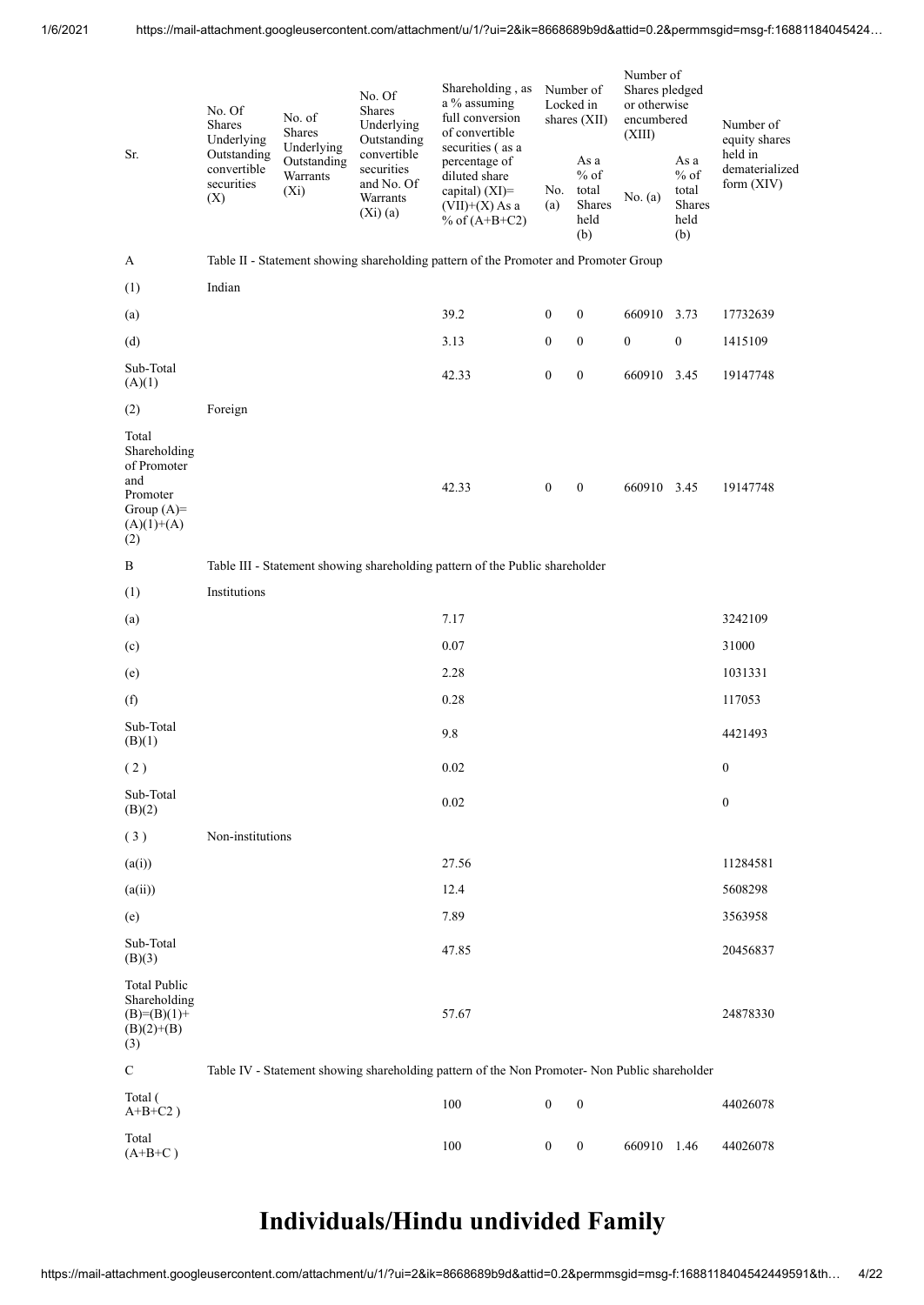| 1/6/2021 |                                                                                                                            |                                                               |                                                               |                                                               |                             |                                                                              |                                                                                                          | https://mail-attachment.googleusercontent.com/attachment/u/1/?ui=2&ik=8668689b9d&attid=0.2&permmsgid=msg-f:16881184045424 |
|----------|----------------------------------------------------------------------------------------------------------------------------|---------------------------------------------------------------|---------------------------------------------------------------|---------------------------------------------------------------|-----------------------------|------------------------------------------------------------------------------|----------------------------------------------------------------------------------------------------------|---------------------------------------------------------------------------------------------------------------------------|
|          | Searial No.                                                                                                                | $\mathbf{1}$                                                  | $\overline{c}$                                                | $\sqrt{3}$                                                    | $\overline{4}$              | 5                                                                            | $\epsilon$                                                                                               | $\boldsymbol{7}$                                                                                                          |
|          | Name of the<br>Shareholders<br>(1)                                                                                         | <b>KALIDINDI</b><br>MADHU HUF                                 | NIRHMAL V<br><b>GORADIA</b><br><b>GEETA</b><br><b>GORADIA</b> | <b>GEETA</b><br><b>GORADIA</b><br>NIRHMAL V<br><b>GORADIA</b> | <b>MEENA</b><br><b>SHAH</b> | <b>ASHWIN</b><br><b>GORADIA</b><br><b>BHARTI</b><br><b>GORADIA</b>           | <b>GORADIA</b><br><b>VINODRAI</b><br>VACHHARAJ<br><b>GORADIA</b><br>CHARULATA GORADIA<br><b>VINODRAI</b> | <b>MEERA</b><br>GORADIA<br><b>BIMAL</b>                                                                                   |
|          | PAN(II)                                                                                                                    |                                                               |                                                               |                                                               |                             | AABHK2967F AABPG5825C AABPG8227A AADPS0675C AAFPG5412K AAFPG5414R AAIPG5746P |                                                                                                          |                                                                                                                           |
|          | No. of fully<br>paid up equity<br>shares held<br>(IV)                                                                      | 1660                                                          | 89463                                                         | 136315                                                        | 12430                       | 85394                                                                        | 575702                                                                                                   | 119549                                                                                                                    |
|          | No. Of Partly<br>paid-up equity<br>shares held<br>(V)                                                                      |                                                               |                                                               |                                                               |                             |                                                                              |                                                                                                          |                                                                                                                           |
|          | No. Of shares<br>underlying<br>Depository<br>Receipts (VI)                                                                 |                                                               |                                                               |                                                               |                             |                                                                              |                                                                                                          |                                                                                                                           |
|          | Total nos.<br>shares held<br>$(VII) = (IV) +$<br>$(V)$ + $(VI)$                                                            | 1660                                                          | 89463                                                         | 136315                                                        | 12430                       | 85394                                                                        | 575702                                                                                                   | 119549                                                                                                                    |
|          | Shareholding<br>as a % of total<br>no. of shares<br>(calculated as<br>per SCRR,<br>1957) (VIII)<br>As a % of<br>$(A+B+C2)$ | $\boldsymbol{0}$                                              | 0.2                                                           | 0.3                                                           | 0.03                        | 0.19                                                                         | 1.27                                                                                                     | 0.26                                                                                                                      |
|          |                                                                                                                            | Number of Voting Rights held in each class of securities (IX) |                                                               |                                                               |                             |                                                                              |                                                                                                          |                                                                                                                           |
|          | Class eg:X                                                                                                                 | 1660                                                          | 89463                                                         | 136315                                                        | 12430                       | 85394                                                                        | 575702                                                                                                   | 119549                                                                                                                    |
|          | Class eg:y                                                                                                                 |                                                               |                                                               |                                                               |                             |                                                                              |                                                                                                          |                                                                                                                           |
|          | Total                                                                                                                      | 1660                                                          | 89463                                                         | 136315                                                        | 12430                       | 85394                                                                        | 575702                                                                                                   | 119549                                                                                                                    |
|          | Total as a $\%$<br>of Total<br>Voting rights                                                                               | $\boldsymbol{0}$                                              | 0.2                                                           | 0.3                                                           | 0.03                        | 0.19                                                                         | 1.27                                                                                                     | 0.26                                                                                                                      |
|          | No. Of Shares<br>Underlying<br>Outstanding<br>convertible<br>securities (X)                                                |                                                               |                                                               |                                                               |                             |                                                                              |                                                                                                          |                                                                                                                           |
|          | No. of Shares<br>Underlying<br>Outstanding<br>Warrants (Xi)                                                                |                                                               |                                                               |                                                               |                             |                                                                              |                                                                                                          |                                                                                                                           |
|          | No. Of Shares<br>Underlying<br>Outstanding<br>convertible<br>securities and<br>No. Of<br>Warrants (Xi)<br>(a)              |                                                               |                                                               |                                                               |                             |                                                                              |                                                                                                          |                                                                                                                           |
|          | Shareholding,<br>as a $\%$<br>assuming full<br>conversion of<br>convertible                                                |                                                               |                                                               |                                                               |                             |                                                                              |                                                                                                          |                                                                                                                           |
|          | securities (as a<br>percentage of<br>diluted share<br>capital) $(XI)=$<br>$(VII)+(Xi)(a)$<br>As a % of<br>$(A+B+C2)$       | $\overline{0}$                                                | 0.2                                                           | 0.3                                                           | 0.03                        | 0.19                                                                         | 1.27                                                                                                     | 0.26                                                                                                                      |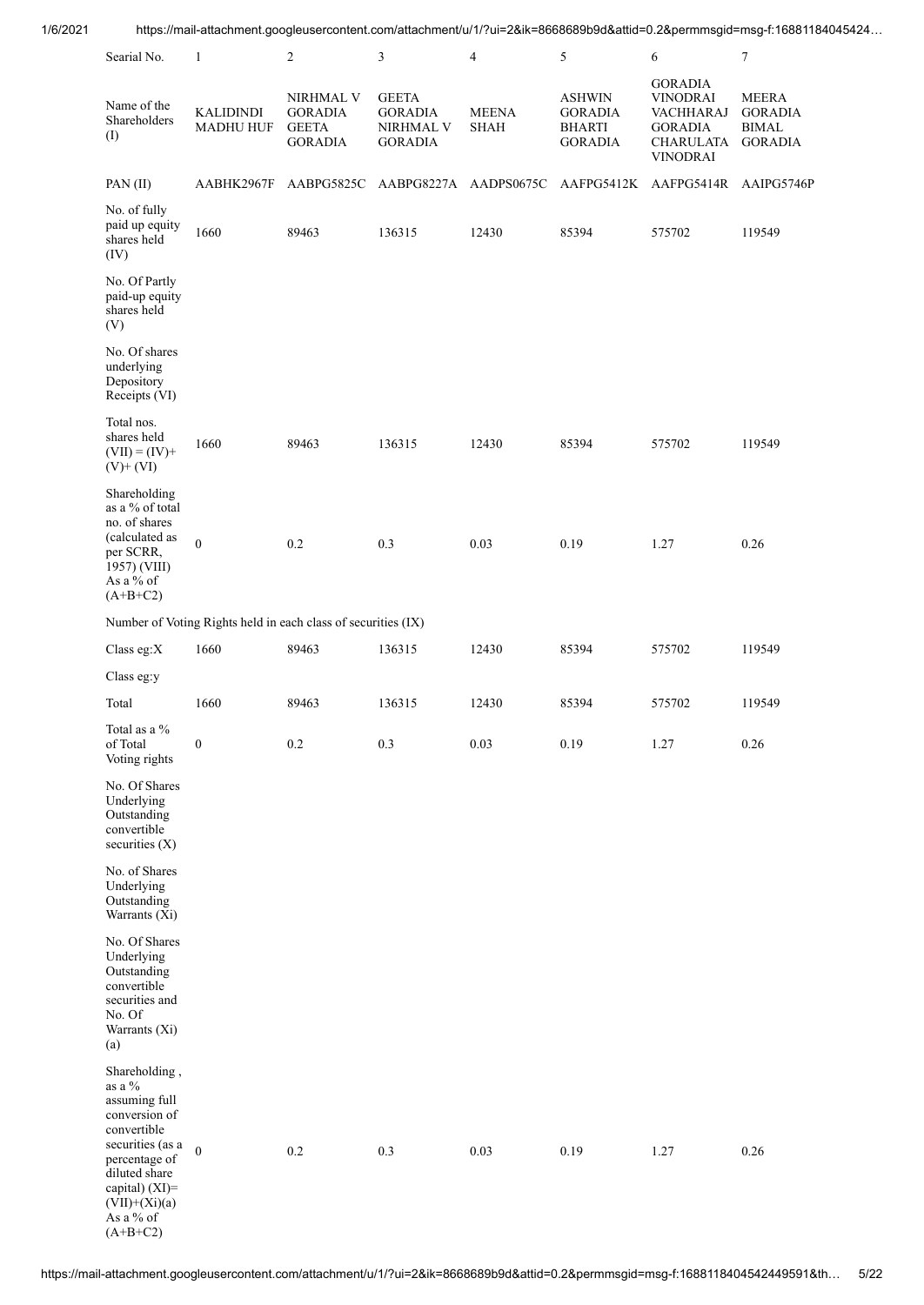1/6/2021 https://mail-attachment.googleusercontent.com/attachment/u/1/?ui=2&ik=8668689b9d&attid=0.2&permmsgid=msg-f:16881184045424…

|                                                                         | Number of Locked in shares (XII) |                                                         |                   |                   |                   |              |                   |
|-------------------------------------------------------------------------|----------------------------------|---------------------------------------------------------|-------------------|-------------------|-------------------|--------------|-------------------|
| No. $(a)$                                                               |                                  |                                                         |                   |                   |                   |              |                   |
| As a % of<br>total Shares<br>held(b)                                    |                                  |                                                         |                   |                   |                   |              |                   |
|                                                                         |                                  | Number of Shares pledged or otherwise encumbered (XIII) |                   |                   |                   |              |                   |
| No. $(a)$                                                               | $\boldsymbol{0}$                 | $\boldsymbol{0}$                                        | $\mathbf{0}$      | $\mathbf{0}$      | $\mathbf{0}$      | $\mathbf{0}$ | $\mathbf{0}$      |
| As a $%$ of<br>total Shares<br>held(b)                                  | $\mathbf{0}$                     | $\boldsymbol{0}$                                        | $\boldsymbol{0}$  | $\mathbf{0}$      | $\mathbf{0}$      | $\mathbf{0}$ | $\mathbf{0}$      |
| Number of<br>equity shares<br>held in<br>dematerialized<br>form $(XIV)$ | 1660                             | 89463                                                   | 136315            | 12430             | 85394             | 575702       | 119549            |
| Reason for not providing PAN                                            |                                  |                                                         |                   |                   |                   |              |                   |
| Reason for not<br>providing<br>PAN                                      |                                  |                                                         |                   |                   |                   |              |                   |
| Shareholder<br>type                                                     | Promoter<br>Group                | Promoter<br>Group                                       | Promoter<br>Group | Promoter<br>Group | Promoter<br>Group | Promoter     | Promoter<br>Group |

# **Individuals/Hindu undivided Family**

| Searial No.                                                                                                                | 8                                                                | 9                                                             | 10                          | 11                            | 12                              | 13                               | 14                                                                 |
|----------------------------------------------------------------------------------------------------------------------------|------------------------------------------------------------------|---------------------------------------------------------------|-----------------------------|-------------------------------|---------------------------------|----------------------------------|--------------------------------------------------------------------|
| Name of the<br>Shareholders<br>(I)                                                                                         | <b>BIMAL</b><br><b>GORADIA</b><br><b>MEERA</b><br><b>GORADIA</b> | G Jyothi                                                      | KANUMILLI<br><b>MALATHI</b> | <b>ASHVEN</b><br><b>DATLA</b> | <b>RAVI</b><br><b>KALIDINDI</b> | <b>MADHU</b><br><b>KALIDINDI</b> | <b>BHARTI</b><br><b>GORADIA</b><br><b>ASHWIN</b><br><b>GORADIA</b> |
| PAN(II)                                                                                                                    | AAIPG5747N                                                       | AASPG1888N                                                    | ABZPK0175E                  | ACWPD2136N                    | ADOPK6009N                      | ADOPK6010H                       | ADVPG2682A                                                         |
| No. of fully<br>paid up equity<br>shares held<br>(IV)                                                                      | 303080                                                           | 166992                                                        | 8493                        | 1080705                       | 2444214                         | 635887                           | 48441                                                              |
| No. Of Partly<br>paid-up equity<br>shares held<br>(V)                                                                      |                                                                  |                                                               |                             |                               |                                 |                                  |                                                                    |
| No. Of shares<br>underlying<br>Depository<br>Receipts (VI)                                                                 |                                                                  |                                                               |                             |                               |                                 |                                  |                                                                    |
| Total nos.<br>shares held<br>$(VII) = (IV) +$<br>$(V)$ + $(VI)$                                                            | 303080                                                           | 166992                                                        | 8493                        | 1080705                       | 2444214                         | 635887                           | 48441                                                              |
| Shareholding<br>as a % of total<br>no. of shares<br>(calculated as<br>per SCRR,<br>1957) (VIII)<br>As a % of<br>$(A+B+C2)$ | 0.67                                                             | 0.37                                                          | 0.02                        | 2.39                          | 5.4                             | 1.41                             | 0.11                                                               |
|                                                                                                                            |                                                                  | Number of Voting Rights held in each class of securities (IX) |                             |                               |                                 |                                  |                                                                    |
| Class eg: $X$                                                                                                              | 303080                                                           | 166992                                                        | 8493                        | 1080705                       | 2444214                         | 635887                           | 48441                                                              |
| Class eg:y                                                                                                                 |                                                                  |                                                               |                             |                               |                                 |                                  |                                                                    |
| Total                                                                                                                      | 303080                                                           | 166992                                                        | 8493                        | 1080705                       | 2444214                         | 635887                           | 48441                                                              |
| Total as a %<br>of Total<br>Voting rights                                                                                  | 0.67                                                             | 0.37                                                          | 0.02                        | 2.39                          | 5.4                             | 1.41                             | 0.11                                                               |

https://mail-attachment.googleusercontent.com/attachment/u/1/?ui=2&ik=8668689b9d&attid=0.2&permmsgid=msg-f:1688118404542449591&th… 6/22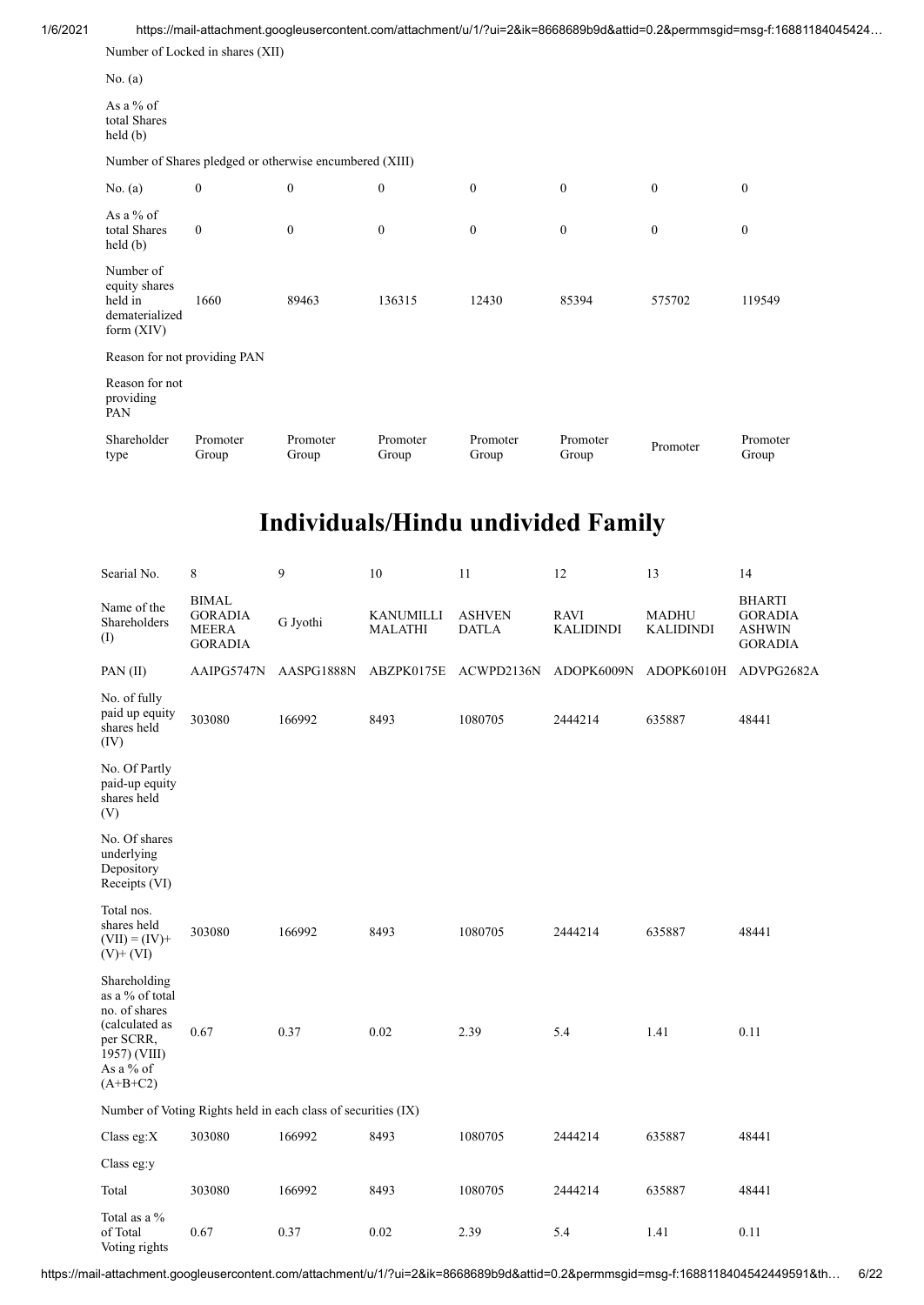| No. Of Shares<br>Underlying<br>Outstanding<br>convertible<br>securities $(X)$                                                                                                                    |                                  |                                                         |                   |                   |                  |                  |                   |
|--------------------------------------------------------------------------------------------------------------------------------------------------------------------------------------------------|----------------------------------|---------------------------------------------------------|-------------------|-------------------|------------------|------------------|-------------------|
| No. of Shares<br>Underlying<br>Outstanding<br>Warrants (Xi)                                                                                                                                      |                                  |                                                         |                   |                   |                  |                  |                   |
| No. Of Shares<br>Underlying<br>Outstanding<br>convertible<br>securities and<br>No. Of<br>Warrants (Xi)<br>(a)                                                                                    |                                  |                                                         |                   |                   |                  |                  |                   |
| Shareholding,<br>as a $%$<br>assuming full<br>conversion of<br>convertible<br>securities (as a<br>percentage of<br>diluted share<br>capital) (XI)=<br>$(VII)+(Xi)(a)$<br>As a % of<br>$(A+B+C2)$ | 0.67                             | 0.37                                                    | $0.02\,$          | 2.39              | 5.4              | 1.41             | 0.11              |
|                                                                                                                                                                                                  | Number of Locked in shares (XII) |                                                         |                   |                   |                  |                  |                   |
| No. $(a)$                                                                                                                                                                                        |                                  |                                                         |                   |                   |                  |                  |                   |
| As a % of<br>total Shares<br>held(b)                                                                                                                                                             |                                  |                                                         |                   |                   |                  |                  |                   |
|                                                                                                                                                                                                  |                                  | Number of Shares pledged or otherwise encumbered (XIII) |                   |                   |                  |                  |                   |
| No. $(a)$                                                                                                                                                                                        | $\boldsymbol{0}$                 | $\boldsymbol{0}$                                        | $\boldsymbol{0}$  | 140910            | $\boldsymbol{0}$ | $\boldsymbol{0}$ | $\boldsymbol{0}$  |
| As a % of<br>total Shares<br>held (b)                                                                                                                                                            | $\boldsymbol{0}$                 | $\boldsymbol{0}$                                        | $\boldsymbol{0}$  | 13.04             | $\boldsymbol{0}$ | $\boldsymbol{0}$ | $\boldsymbol{0}$  |
| Number of<br>equity shares<br>held in<br>dematerialized<br>form (XIV)                                                                                                                            | 303080                           | 166992                                                  | 8493              | 1080705           | 2444214          | 635887           | 48441             |
| Reason for not providing PAN                                                                                                                                                                     |                                  |                                                         |                   |                   |                  |                  |                   |
| Reason for not<br>providing<br>PAN                                                                                                                                                               |                                  |                                                         |                   |                   |                  |                  |                   |
| Shareholder<br>type                                                                                                                                                                              | Promoter<br>Group                | Promoter<br>Group                                       | Promoter<br>Group | Promoter<br>Group | Promoter         | Promoter         | Promoter<br>Group |

| Searial No.                                           | 15                                 | 16         | 17                                           | 18                                  | 19                                                                           | 20         | 21                                                                                                             |
|-------------------------------------------------------|------------------------------------|------------|----------------------------------------------|-------------------------------------|------------------------------------------------------------------------------|------------|----------------------------------------------------------------------------------------------------------------|
| Name of the<br>Shareholders<br>(1)                    | Penumatsa<br>Satyanarayana<br>Raju | VALLI P    | <b>RAMALINGA</b><br>RAJU<br><b>PENMATCHA</b> | <b>PADMA</b><br><b>GOTTUMUKKALA</b> | <b>ANURADHA</b><br><b>KALIDINDI</b><br>IN30286310258291,<br>IN30115113411658 | N JANAKI   | <b>GORADIA</b><br><b>CHARULATA</b><br><b>VINODRAI</b><br><b>GORADIA</b><br><b>VINODRAI</b><br><b>VACHHARAJ</b> |
| PAN $(II)$                                            | AEJPP5673D                         | AEJPP6075K | AEKPP2038M                                   | AFPPG2456L                          | AGYPK8737C                                                                   | AHBPJ0779K | AHCPG9174G                                                                                                     |
| No. of fully<br>paid up equity<br>shares held<br>(IV) | 61634                              | 2575       | 34900                                        | 85225                               | 874223                                                                       | 45155      | 334238                                                                                                         |

https://mail-attachment.googleusercontent.com/attachment/u/1/?ui=2&ik=8668689b9d&attid=0.2&permmsgid=msg-f:1688118404542449591&th… 7/22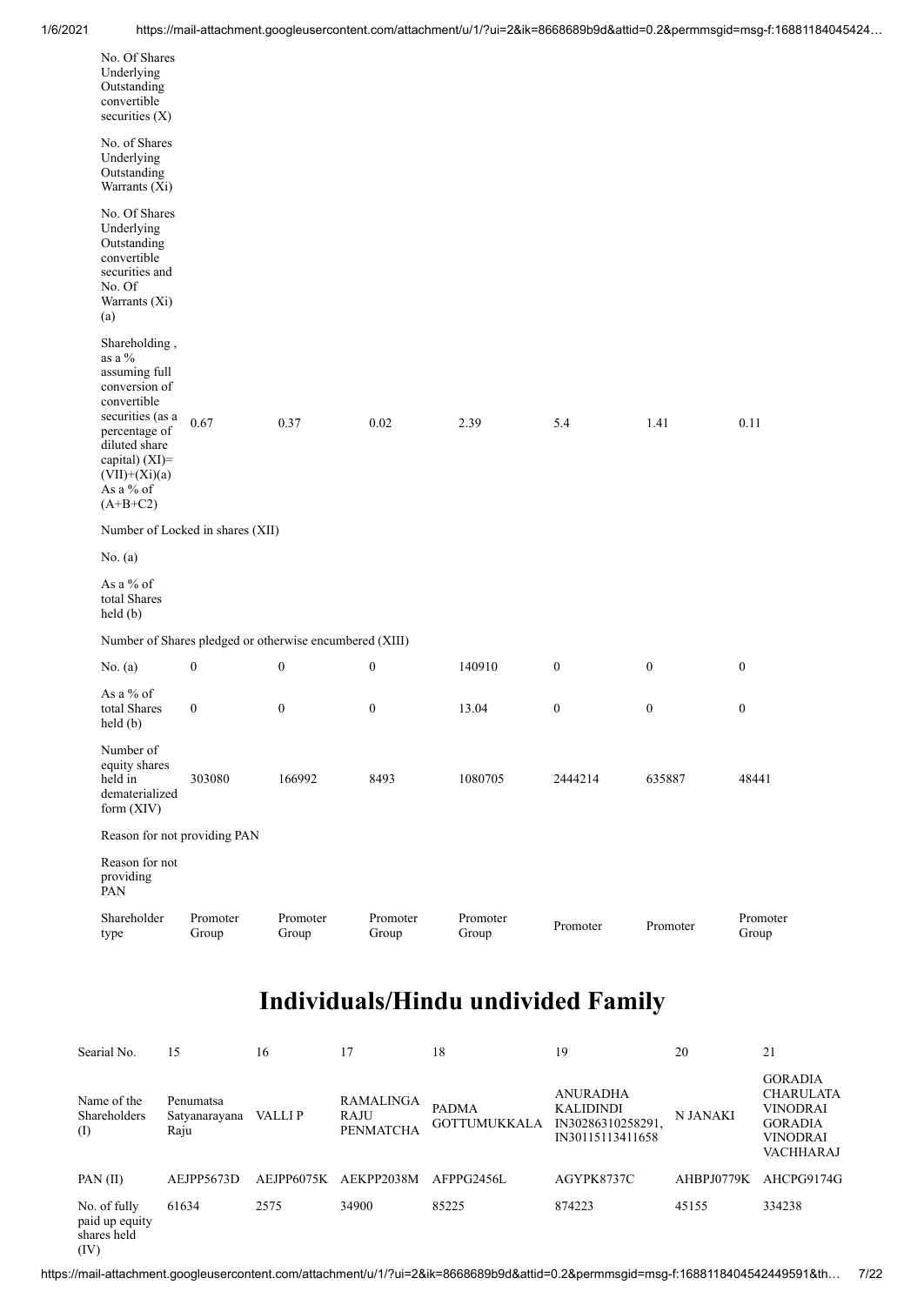| No. Of Partly<br>paid-up equity<br>shares held                                                                             |                                                               |                  |                  |                  |                  |                  |                  |
|----------------------------------------------------------------------------------------------------------------------------|---------------------------------------------------------------|------------------|------------------|------------------|------------------|------------------|------------------|
| (V)                                                                                                                        |                                                               |                  |                  |                  |                  |                  |                  |
| No. Of shares<br>underlying<br>Depository<br>Receipts (VI)                                                                 |                                                               |                  |                  |                  |                  |                  |                  |
| Total nos.<br>shares held<br>$(VII) = (IV) +$<br>$(V)+(VI)$                                                                | 61634                                                         | 2575             | 34900            | 85225            | 874223           | 45155            | 334238           |
| Shareholding<br>as a % of total<br>no. of shares<br>(calculated as<br>per SCRR,<br>1957) (VIII)<br>As a % of<br>$(A+B+C2)$ | 0.14                                                          | 0.01             | $0.08\,$         | 0.19             | 1.93             | 0.1              | 0.74             |
|                                                                                                                            | Number of Voting Rights held in each class of securities (IX) |                  |                  |                  |                  |                  |                  |
| Class eg:X                                                                                                                 | 61634                                                         | 2575             | 34900            | 85225            | 874223           | 45155            | 334238           |
| Class eg:y                                                                                                                 |                                                               |                  |                  |                  |                  |                  |                  |
| Total                                                                                                                      | 61634                                                         | 2575             | 34900            | 85225            | 874223           | 45155            | 334238           |
| Total as a %<br>of Total<br>Voting rights                                                                                  | 0.14                                                          | $0.01\,$         | $0.08\,$         | 0.19             | 1.93             | $0.1\,$          | 0.74             |
| No. Of Shares<br>Underlying<br>Outstanding<br>convertible<br>securities $(X)$                                              |                                                               |                  |                  |                  |                  |                  |                  |
| No. of Shares<br>Underlying<br>Outstanding<br>Warrants (Xi)                                                                |                                                               |                  |                  |                  |                  |                  |                  |
| No. Of Shares<br>Underlying<br>Outstanding<br>convertible<br>securities and<br>No. Of<br>Warrants (Xi)<br>(a)              |                                                               |                  |                  |                  |                  |                  |                  |
| Shareholding,<br>as a %<br>assuming full<br>conversion of<br>convertible                                                   |                                                               |                  |                  |                  |                  |                  |                  |
| securities (as a<br>percentage of<br>diluted share<br>capital) (XI)=<br>$(VII)+(Xi)(a)$<br>As a $\%$ of<br>$(A+B+C2)$      | 0.14                                                          | 0.01             | $0.08\,$         | 0.19             | 1.93             | 0.1              | 0.74             |
|                                                                                                                            | Number of Locked in shares (XII)                              |                  |                  |                  |                  |                  |                  |
| No. (a)                                                                                                                    |                                                               |                  |                  |                  |                  |                  |                  |
| As a % of<br>total Shares<br>$\text{held}(\text{b})$                                                                       |                                                               |                  |                  |                  |                  |                  |                  |
|                                                                                                                            | Number of Shares pledged or otherwise encumbered (XIII)       |                  |                  |                  |                  |                  |                  |
| No. (a)                                                                                                                    | $\boldsymbol{0}$                                              | $\boldsymbol{0}$ | $\boldsymbol{0}$ | $\boldsymbol{0}$ | $\boldsymbol{0}$ | $\boldsymbol{0}$ | $\boldsymbol{0}$ |
| As a $\%$ of<br>total Shares<br>held (b)                                                                                   | $\boldsymbol{0}$                                              | $\boldsymbol{0}$ | $\boldsymbol{0}$ | $\boldsymbol{0}$ | $\boldsymbol{0}$ | $\boldsymbol{0}$ | $\boldsymbol{0}$ |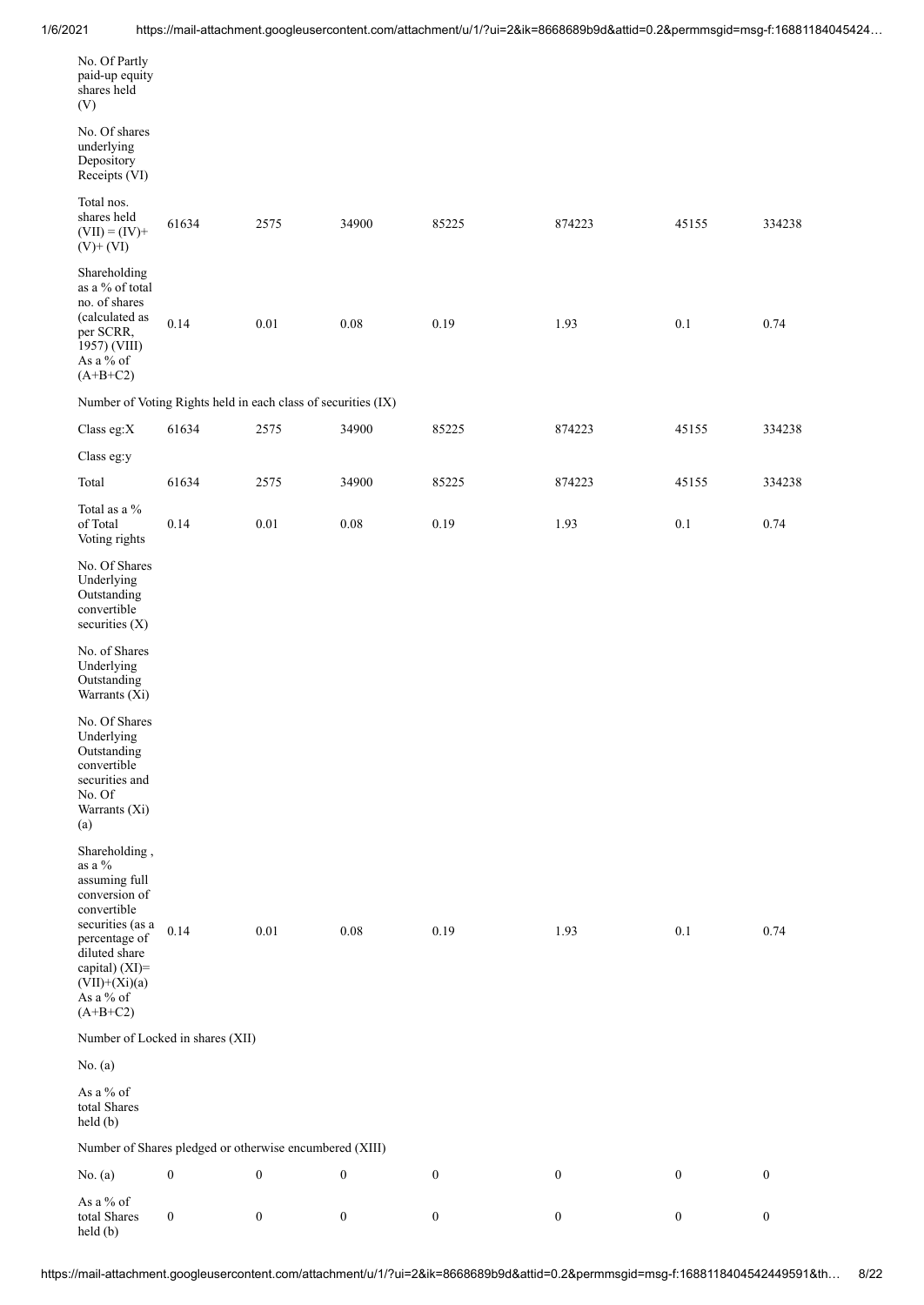| 1/6/2021 |                                                                                                         |                   |                   |                   |                |                |                   | https://mail-attachment.googleusercontent.com/attachment/u/1/?ui=2&ik=8668689b9d&attid=0.2&permmsgid=msg-f:16881184045424 |
|----------|---------------------------------------------------------------------------------------------------------|-------------------|-------------------|-------------------|----------------|----------------|-------------------|---------------------------------------------------------------------------------------------------------------------------|
|          | Number of<br>equity shares<br>held in<br>dematerialized<br>form $(XIV)$<br>Reason for not providing PAN | 61634             | 2575              | 34900             | 85225          | 874223         | 45155             | 334238                                                                                                                    |
|          | Reason for not<br>providing<br>PAN                                                                      |                   |                   |                   |                |                |                   |                                                                                                                           |
|          | Shareholder<br>type                                                                                     | Promoter<br>Group | Promoter<br>Group | Promoter<br>Group | Promoter Group | Promoter Group | Promoter<br>Group | Promoter<br>Group                                                                                                         |

| Searial No.                                                                                                                | 22                                                            | 23                                          | 24                                        | 25             | 26                          | 27                          | 28                                |
|----------------------------------------------------------------------------------------------------------------------------|---------------------------------------------------------------|---------------------------------------------|-------------------------------------------|----------------|-----------------------------|-----------------------------|-----------------------------------|
| Name of the<br>Shareholders<br>(I)                                                                                         | UTKAL B<br><b>GORADIA</b><br><b>BIMAL V</b><br><b>GORADIA</b> | <b>PENMETSA</b><br><b>NARASIMHA</b><br>RAJU | <b>PENMETSA</b><br><b>VARA</b><br>LAKSHMI | GVVRP<br>Varma | <b>MADHAVI</b><br>PENUMASTA | KANUMILLI<br><b>SUDHEER</b> | <b>GAUTAM</b><br><b>KALIDINDI</b> |
| PAN(II)                                                                                                                    | AHCPG9175H                                                    | AHDPP9407C                                  | AHDPP9959K                                | AHEPG9232F     | AHPPP9083N                  | AHTPK8438N                  | AIZPK4595R                        |
| No. of fully<br>paid up equity<br>shares held<br>(IV)                                                                      | 70569                                                         | 1173619                                     | 350355                                    | 72445          | 83283                       | 77710                       | 1287330                           |
| No. Of Partly<br>paid-up equity<br>shares held<br>(V)                                                                      |                                                               |                                             |                                           |                |                             |                             |                                   |
| No. Of shares<br>underlying<br>Depository<br>Receipts (VI)                                                                 |                                                               |                                             |                                           |                |                             |                             |                                   |
| Total nos.<br>shares held<br>$(VII) = (IV) +$<br>$(V)+(VI)$                                                                | 70569                                                         | 1173619                                     | 350355                                    | 72445          | 83283                       | 77710                       | 1287330                           |
| Shareholding<br>as a % of total<br>no. of shares<br>(calculated as<br>per SCRR,<br>1957) (VIII)<br>As a % of<br>$(A+B+C2)$ | 0.16                                                          | 2.59                                        | 0.77                                      | 0.16           | 0.18                        | 0.17                        | 2.85                              |
|                                                                                                                            | Number of Voting Rights held in each class of securities (IX) |                                             |                                           |                |                             |                             |                                   |
| Class eg:X                                                                                                                 | 70569                                                         | 1173619                                     | 350355                                    | 72445          | 83283                       | 77710                       | 1287330                           |
| Class eg:y                                                                                                                 |                                                               |                                             |                                           |                |                             |                             |                                   |
| Total                                                                                                                      | 70569                                                         | 1173619                                     | 350355                                    | 72445          | 83283                       | 77710                       | 1287330                           |
| Total as a %<br>of Total<br>Voting rights                                                                                  | 0.16                                                          | 2.59                                        | 0.77                                      | 0.16           | 0.18                        | 0.17                        | 2.85                              |
| No. Of Shares<br>Underlying<br>Outstanding<br>convertible<br>securities $(X)$                                              |                                                               |                                             |                                           |                |                             |                             |                                   |
| No. of Shares<br>Underlying<br>Outstanding<br>Warrants (Xi)                                                                |                                                               |                                             |                                           |                |                             |                             |                                   |
| No. Of Shares<br>Underlying                                                                                                |                                                               |                                             |                                           |                |                             |                             |                                   |

Underlying Outstanding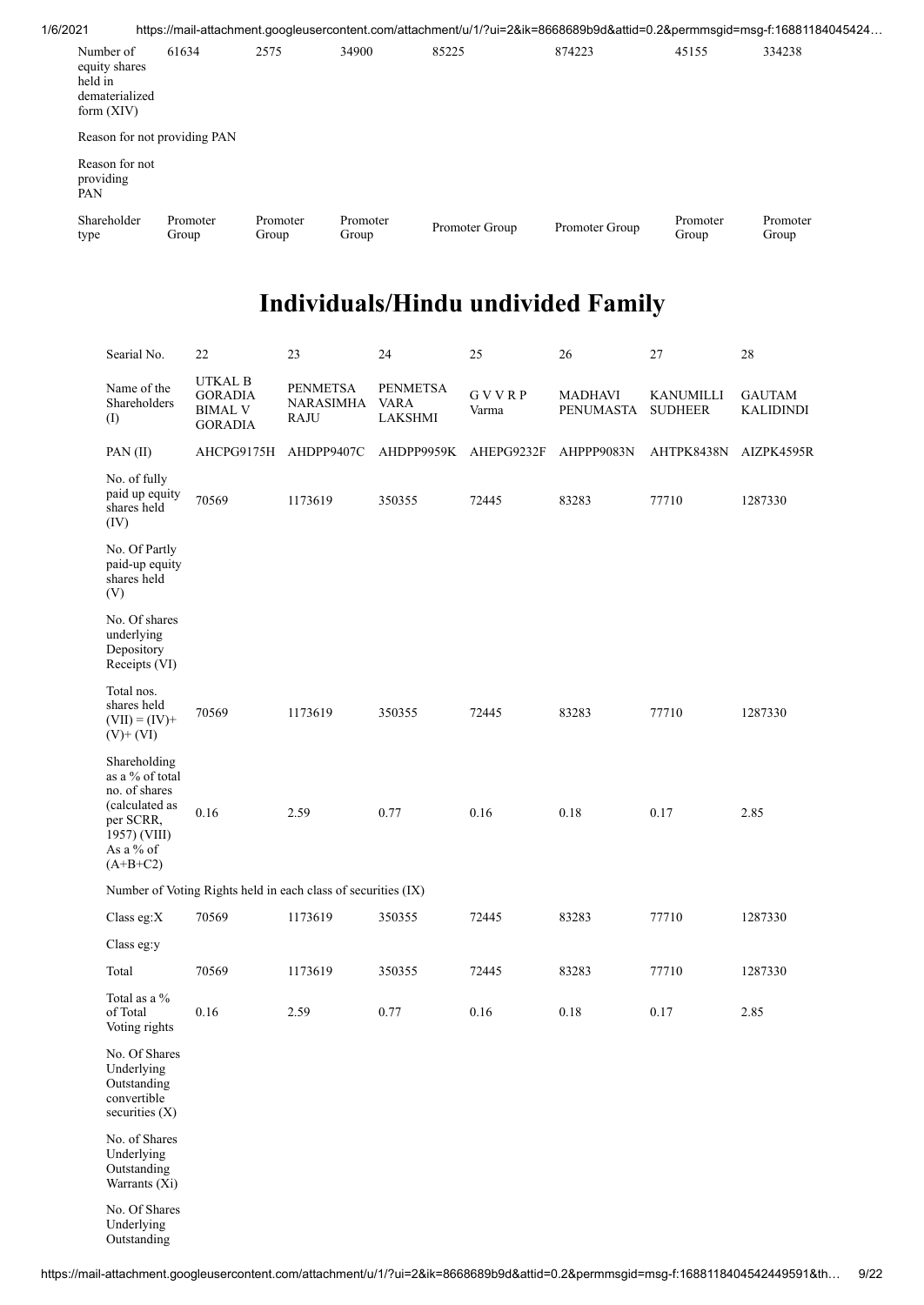| 1/6/2021 | https://mail-attachment.googleusercontent.com/attachment/u/1/?ui=2&ik=8668689b9d&attid=0.2&permmsgid=msg-f:16881184045424… |
|----------|----------------------------------------------------------------------------------------------------------------------------|
|          |                                                                                                                            |

|                                                                                                                                                                                                   | https://mail-attachment.googleusercontent.com/attachment/u/1/?ui=2&ik=8668689b9d&attid=0.2&permmsgid=msg-f:16881 |          |                   |                   |                   |                   |                   |
|---------------------------------------------------------------------------------------------------------------------------------------------------------------------------------------------------|------------------------------------------------------------------------------------------------------------------|----------|-------------------|-------------------|-------------------|-------------------|-------------------|
| convertible<br>securities and<br>No. Of<br>Warrants (Xi)<br>(a)                                                                                                                                   |                                                                                                                  |          |                   |                   |                   |                   |                   |
| Shareholding,<br>as a $\%$<br>assuming full<br>conversion of<br>convertible<br>securities (as a<br>percentage of<br>diluted share<br>capital) (XI)=<br>$(VII)+(Xi)(a)$<br>As a % of<br>$(A+B+C2)$ | 0.16                                                                                                             | 2.59     | 0.77              | 0.16              | 0.18              | 0.17              | 2.85              |
|                                                                                                                                                                                                   | Number of Locked in shares (XII)                                                                                 |          |                   |                   |                   |                   |                   |
| No. (a)                                                                                                                                                                                           |                                                                                                                  |          |                   |                   |                   |                   |                   |
| As a % of<br>total Shares<br>held(b)                                                                                                                                                              |                                                                                                                  |          |                   |                   |                   |                   |                   |
|                                                                                                                                                                                                   | Number of Shares pledged or otherwise encumbered (XIII)                                                          |          |                   |                   |                   |                   |                   |
| No. (a)                                                                                                                                                                                           | $\boldsymbol{0}$                                                                                                 | 460000   | 60000             | $\boldsymbol{0}$  | $\boldsymbol{0}$  | $\boldsymbol{0}$  | $\boldsymbol{0}$  |
| As a $%$ of<br>total Shares<br>held(b)                                                                                                                                                            | $\boldsymbol{0}$                                                                                                 | 39.2     | 17.13             | $\boldsymbol{0}$  | $\boldsymbol{0}$  | $\boldsymbol{0}$  | $\boldsymbol{0}$  |
| Number of<br>equity shares<br>held in<br>dematerialized<br>form (XIV)                                                                                                                             | 70569                                                                                                            | 1173619  | 350355            | 72445             | 83283             | 77710             | 1287330           |
| Reason for not providing PAN                                                                                                                                                                      |                                                                                                                  |          |                   |                   |                   |                   |                   |
| Reason for not<br>providing<br>PAN                                                                                                                                                                |                                                                                                                  |          |                   |                   |                   |                   |                   |
| Shareholder<br>type                                                                                                                                                                               | Promoter<br>Group                                                                                                | Promoter | Promoter<br>Group | Promoter<br>Group | Promoter<br>Group | Promoter<br>Group | Promoter<br>Group |
|                                                                                                                                                                                                   |                                                                                                                  |          |                   |                   |                   |                   |                   |

| Searial No.                                                     | 29                  | 30                                   | 31                            | 32             | 33                               | 34                 | 35                         |
|-----------------------------------------------------------------|---------------------|--------------------------------------|-------------------------------|----------------|----------------------------------|--------------------|----------------------------|
| Name of the<br>Shareholders<br>(I)                              | Kalidindi<br>Shilpa | <b>SRIDHAR</b><br><b>BHUPATIRAJU</b> | <b>GOKUL</b><br><b>HARINI</b> | <b>GOKUL S</b> | <b>POOJA</b><br><b>KALIDINDI</b> | <b>G.T.SANDEEP</b> | VEGESANA<br><b>SAILAJA</b> |
| PAN(II)                                                         | AJRPD6533D          | AKPPB6344R                           | AKPPG3960N                    | AKQPS4416E     | AKVPK4298B                       | AMDPG6520C         | AMIPV0786E                 |
| No. of fully<br>paid up equity<br>shares held<br>(IV)           | 2760833             | 204642                               | 30011                         | 80663          | 1363450                          | 233122             | 10650                      |
| No. Of Partly<br>paid-up equity<br>shares held<br>(V)           |                     |                                      |                               |                |                                  |                    |                            |
| No. Of shares<br>underlying<br>Depository<br>Receipts (VI)      |                     |                                      |                               |                |                                  |                    |                            |
| Total nos.<br>shares held<br>$(VII) = (IV) +$<br>$(V)$ + $(VI)$ | 2760833             | 204642                               | 30011                         | 80663          | 1363450                          | 233122             | 10650                      |
| Shareholding                                                    | 6.1                 | 0.45                                 | 0.07                          | 0.18           | 3.01                             | 0.52               | 0.02                       |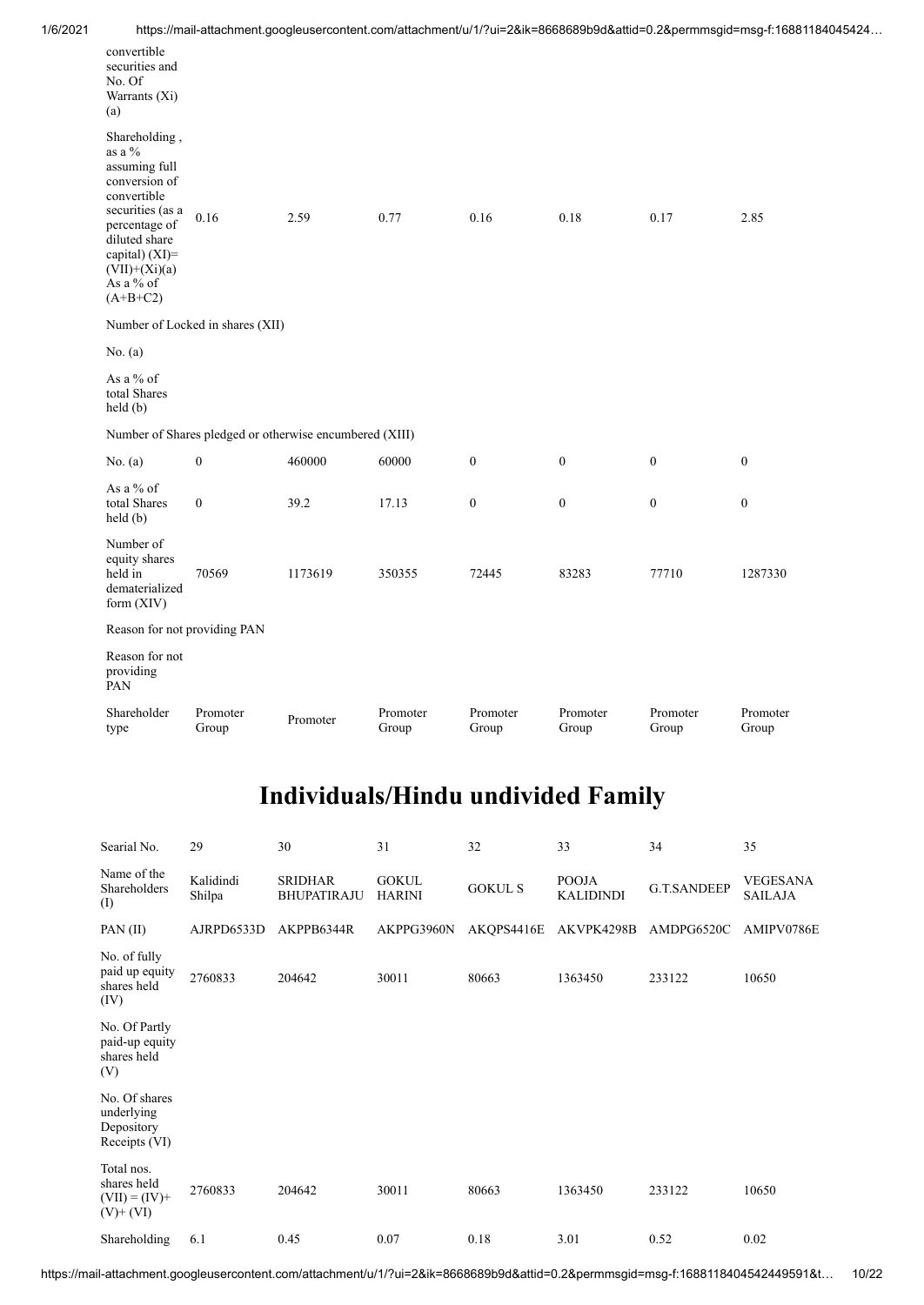| as a % of total<br>no. of shares<br>(calculated as<br>per SCRR,<br>1957) (VIII)<br>As a % of<br>$(A+B+C2)$                                                                                        |                                  |                                                               |                   |                   |                   |                   |                   |
|---------------------------------------------------------------------------------------------------------------------------------------------------------------------------------------------------|----------------------------------|---------------------------------------------------------------|-------------------|-------------------|-------------------|-------------------|-------------------|
|                                                                                                                                                                                                   |                                  | Number of Voting Rights held in each class of securities (IX) |                   |                   |                   |                   |                   |
| Class eg:X                                                                                                                                                                                        | 2760833                          | 204642                                                        | 30011             | 80663             | 1363450           | 233122            | 10650             |
| Class eg:y                                                                                                                                                                                        |                                  |                                                               |                   |                   |                   |                   |                   |
| Total                                                                                                                                                                                             | 2760833                          | 204642                                                        | 30011             | 80663             | 1363450           | 233122            | 10650             |
| Total as a %<br>of Total<br>Voting rights                                                                                                                                                         | 6.1                              | 0.45                                                          | 0.07              | $0.18\,$          | 3.01              | 0.52              | 0.02              |
| No. Of Shares<br>Underlying<br>Outstanding<br>convertible<br>securities $(X)$                                                                                                                     |                                  |                                                               |                   |                   |                   |                   |                   |
| No. of Shares<br>Underlying<br>Outstanding<br>Warrants (Xi)                                                                                                                                       |                                  |                                                               |                   |                   |                   |                   |                   |
| No. Of Shares<br>Underlying<br>Outstanding<br>convertible<br>securities and<br>No. Of<br>Warrants (Xi)<br>(a)                                                                                     |                                  |                                                               |                   |                   |                   |                   |                   |
| Shareholding,<br>as a $\%$<br>assuming full<br>conversion of<br>convertible<br>securities (as a<br>percentage of<br>diluted share<br>capital) (XI)=<br>$(VII)+(Xi)(a)$<br>As a % of<br>$(A+B+C2)$ | 6.1                              | 0.45                                                          | 0.07              | 0.18              | 3.01              | 0.52              | 0.02              |
|                                                                                                                                                                                                   | Number of Locked in shares (XII) |                                                               |                   |                   |                   |                   |                   |
| No. $(a)$                                                                                                                                                                                         |                                  |                                                               |                   |                   |                   |                   |                   |
| As a $%$ of<br>total Shares<br>held (b)                                                                                                                                                           |                                  |                                                               |                   |                   |                   |                   |                   |
|                                                                                                                                                                                                   |                                  | Number of Shares pledged or otherwise encumbered (XIII)       |                   |                   |                   |                   |                   |
| No. $(a)$                                                                                                                                                                                         | $\boldsymbol{0}$                 | $\boldsymbol{0}$                                              | $\boldsymbol{0}$  | $\boldsymbol{0}$  | $\boldsymbol{0}$  | $\boldsymbol{0}$  | $\boldsymbol{0}$  |
| As a % of<br>total Shares<br>held(b)                                                                                                                                                              | $\boldsymbol{0}$                 | $\boldsymbol{0}$                                              | $\boldsymbol{0}$  | $\boldsymbol{0}$  | $\boldsymbol{0}$  | $\boldsymbol{0}$  | $\boldsymbol{0}$  |
| Number of<br>equity shares<br>held in<br>dematerialized<br>form (XIV)                                                                                                                             | 2760833                          | 204642                                                        | 30011             | 80663             | 1363450           | 233122            | 10650             |
| Reason for not providing PAN                                                                                                                                                                      |                                  |                                                               |                   |                   |                   |                   |                   |
| Reason for not<br>providing<br>PAN                                                                                                                                                                |                                  |                                                               |                   |                   |                   |                   |                   |
| Shareholder<br>type                                                                                                                                                                               | Promoter<br>Group                | Promoter Group                                                | Promoter<br>Group | Promoter<br>Group | Promoter<br>Group | Promoter<br>Group | Promoter<br>Group |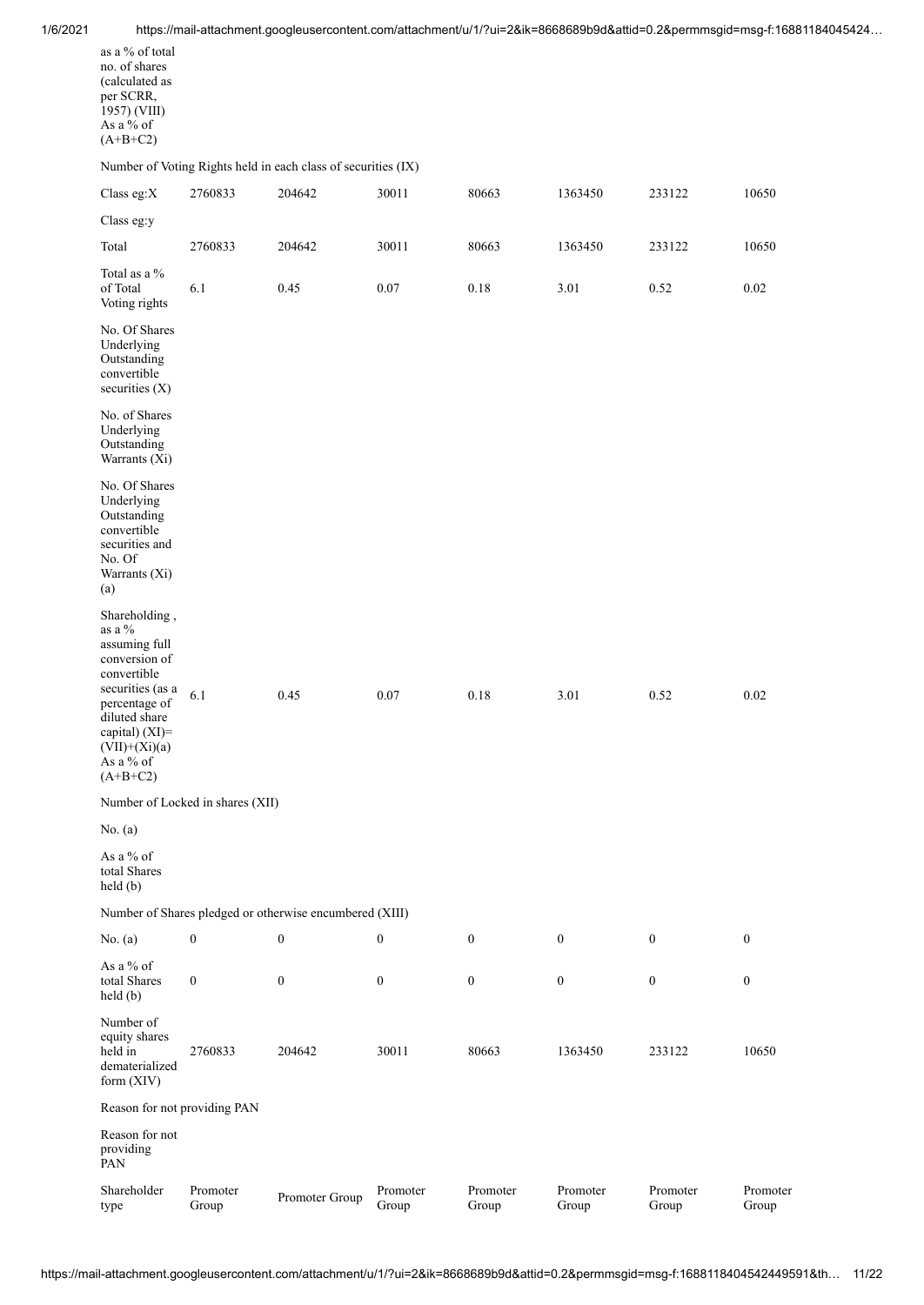| Searial No.                                                                                                                                                                                         | 36                                                            | 37                 | 38                        | 39                               | 40                                              | 41                                      | 42                                         |
|-----------------------------------------------------------------------------------------------------------------------------------------------------------------------------------------------------|---------------------------------------------------------------|--------------------|---------------------------|----------------------------------|-------------------------------------------------|-----------------------------------------|--------------------------------------------|
| Name of the<br>Shareholders<br>(I)                                                                                                                                                                  | K MALLIKA                                                     | Kalidindi<br>Roopa | <b>DIVYA</b><br>PENUMACHA | <b>SUBBA RAJU</b><br>BHUPATIRAJU | <b>NISHI</b><br><b>ASHWIN</b><br><b>GORADIA</b> | DITI<br><b>ASHWIN</b><br><b>GORADIA</b> | SAI<br><b>SREEDHAR</b><br><b>KANUMILLI</b> |
| PAN(II)                                                                                                                                                                                             | ANJPM7670C                                                    | ARFPK4302F         | ARLPP9862B                | AWYPB8809L                       | BONPG9729N                                      | BFJPG1741R                              | BUCPK2567H                                 |
| No. of fully<br>paid up equity<br>shares held<br>(IV)                                                                                                                                               | 36263                                                         | 2237695            | 313521                    | 132011                           | 30000                                           | 30000                                   | 8192                                       |
| No. Of Partly<br>paid-up equity<br>shares held<br>(V)                                                                                                                                               |                                                               |                    |                           |                                  |                                                 |                                         |                                            |
| No. Of shares<br>underlying<br>Depository<br>Receipts (VI)                                                                                                                                          |                                                               |                    |                           |                                  |                                                 |                                         |                                            |
| Total nos.<br>shares held<br>$(VII) = (IV) +$<br>$(V)+(VI)$                                                                                                                                         | 36263                                                         | 2237695            | 313521                    | 132011                           | 30000                                           | 30000                                   | 8192                                       |
| Shareholding<br>as a % of total<br>no. of shares<br>(calculated as<br>per SCRR,<br>1957) (VIII)<br>As a % of<br>$(A+B+C2)$                                                                          | 0.08                                                          | 4.95               | 0.69                      | 0.29                             | 0.07                                            | 0.07                                    | 0.02                                       |
|                                                                                                                                                                                                     | Number of Voting Rights held in each class of securities (IX) |                    |                           |                                  |                                                 |                                         |                                            |
| Class eg: $X$                                                                                                                                                                                       | 36263                                                         | 2237695            | 313521                    | 132011                           | 30000                                           | 30000                                   | 8192                                       |
| Class eg:y                                                                                                                                                                                          |                                                               |                    |                           |                                  |                                                 |                                         |                                            |
| Total                                                                                                                                                                                               | 36263                                                         | 2237695            | 313521                    | 132011                           | 30000                                           | 30000                                   | 8192                                       |
| Total as a %<br>of Total<br>Voting rights                                                                                                                                                           | $0.08\,$                                                      | 4.95               | 0.69                      | 0.29                             | 0.07                                            | 0.07                                    | 0.02                                       |
| No. Of Shares<br>Underlying<br>Outstanding<br>convertible<br>securities $(X)$                                                                                                                       |                                                               |                    |                           |                                  |                                                 |                                         |                                            |
| No. of Shares<br>Underlying<br>Outstanding<br>Warrants (Xi)                                                                                                                                         |                                                               |                    |                           |                                  |                                                 |                                         |                                            |
| No. Of Shares<br>Underlying<br>Outstanding<br>convertible<br>securities and<br>No. Of<br>Warrants (Xi)<br>(a)                                                                                       |                                                               |                    |                           |                                  |                                                 |                                         |                                            |
| Shareholding,<br>as a $\%$<br>assuming full<br>conversion of<br>convertible<br>securities (as a<br>percentage of<br>diluted share<br>capital) $(XI)=$<br>$(VII)+(Xi)(a)$<br>As a % of<br>$(A+B+C2)$ | 0.08                                                          | 4.95               | 0.69                      | 0.29                             | 0.07                                            | 0.07                                    | 0.02                                       |

https://mail-attachment.googleusercontent.com/attachment/u/1/?ui=2&ik=8668689b9d&attid=0.2&permmsgid=msg-f:1688118404542449591&t… 12/22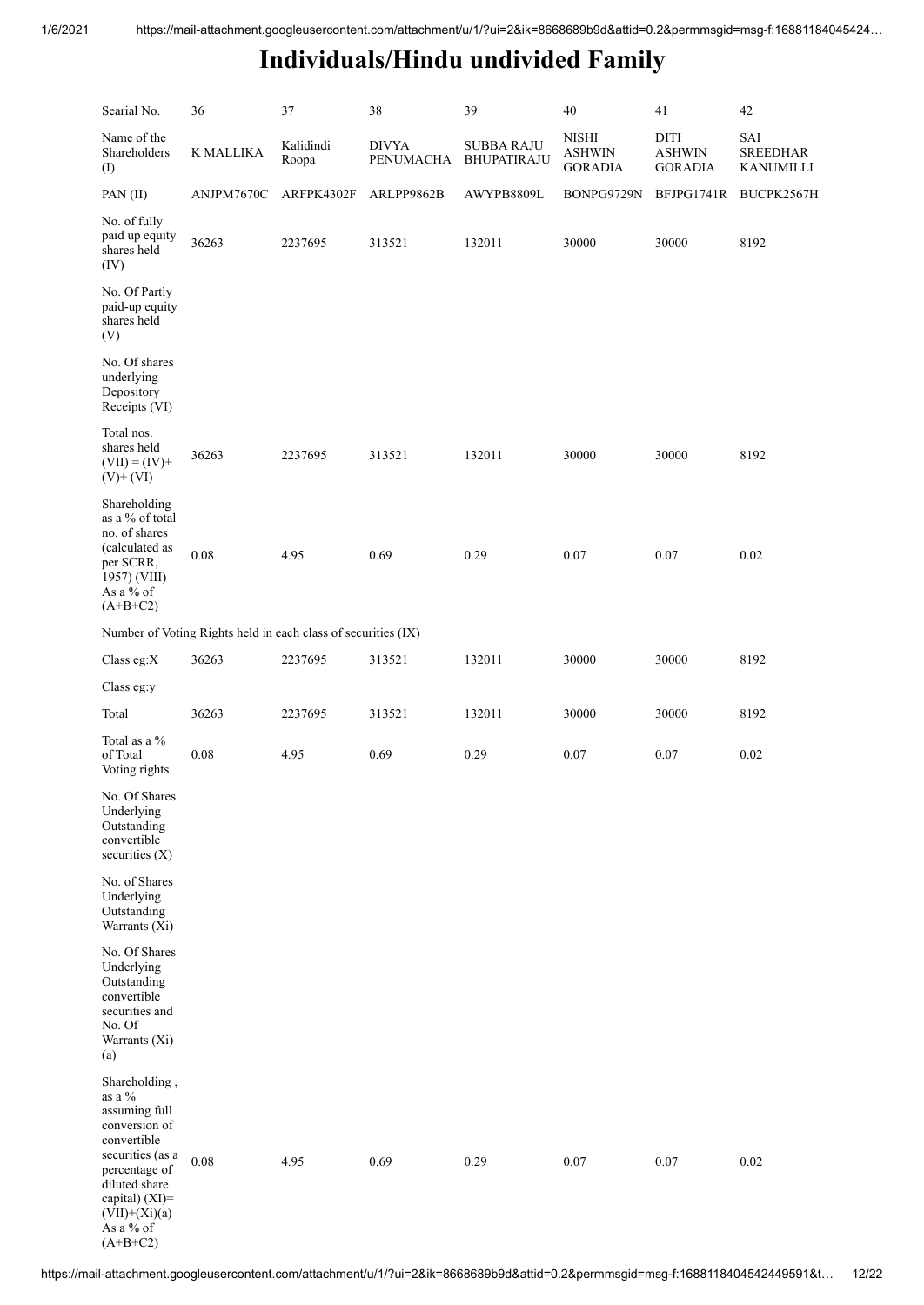|                                                                         | Number of Locked in shares (XII)                        |                   |                   |                |                   |                   |                   |
|-------------------------------------------------------------------------|---------------------------------------------------------|-------------------|-------------------|----------------|-------------------|-------------------|-------------------|
| No. $(a)$                                                               |                                                         |                   |                   |                |                   |                   |                   |
| As a % of<br>total Shares<br>$\text{held}(\text{b})$                    |                                                         |                   |                   |                |                   |                   |                   |
|                                                                         | Number of Shares pledged or otherwise encumbered (XIII) |                   |                   |                |                   |                   |                   |
| No. $(a)$                                                               | $\boldsymbol{0}$                                        | $\boldsymbol{0}$  | $\mathbf{0}$      | $\mathbf{0}$   | $\boldsymbol{0}$  | $\mathbf{0}$      | $\boldsymbol{0}$  |
| As a $%$ of<br>total Shares<br>$\text{held}(\text{b})$                  | $\mathbf{0}$                                            | $\mathbf{0}$      | $\mathbf{0}$      | $\mathbf{0}$   | $\mathbf{0}$      | $\boldsymbol{0}$  | $\mathbf{0}$      |
| Number of<br>equity shares<br>held in<br>dematerialized<br>form $(XIV)$ | 36263                                                   | 2237695           | 313521            | 132011         | 30000             | 30000             | 8192              |
| Reason for not providing PAN                                            |                                                         |                   |                   |                |                   |                   |                   |
| Reason for not<br>providing<br>PAN                                      |                                                         |                   |                   |                |                   |                   |                   |
| Shareholder<br>type                                                     | Promoter<br>Group                                       | Promoter<br>Group | Promoter<br>Group | Promoter Group | Promoter<br>Group | Promoter<br>Group | Promoter<br>Group |

| Searial No.                                                                                                                  | 43                                                            | 44                       |                       |
|------------------------------------------------------------------------------------------------------------------------------|---------------------------------------------------------------|--------------------------|-----------------------|
| Name of the<br>Shareholders (I)                                                                                              | SAROJINI KALIDINDI                                            | VIJAYA LAKSHMI KANUMILLI | Click here to go back |
| PAN(II)                                                                                                                      | AGYPK1025F                                                    | AEOPK0813M               | Total                 |
| No. of fully paid<br>up equity shares<br>held (IV)                                                                           | $\boldsymbol{0}$                                              | $\boldsymbol{0}$         | 17732639              |
| No. Of Partly<br>paid-up equity<br>shares held (V)                                                                           |                                                               |                          |                       |
| No. Of shares<br>underlying<br>Depository<br>Receipts (VI)                                                                   |                                                               |                          |                       |
| Total nos. shares<br>$\text{held (VII)} =$<br>$(IV)+(V)+(VI)$                                                                | $\boldsymbol{0}$                                              | $\boldsymbol{0}$         | 17732639              |
| Shareholding as<br>a % of total no.<br>of shares<br>(calculated as<br>per SCRR,<br>1957) (VIII) As<br>$a\%$ of<br>$(A+B+C2)$ | $\mathbf{0}$                                                  | $\mathbf{0}$             | 39.2                  |
|                                                                                                                              | Number of Voting Rights held in each class of securities (IX) |                          |                       |
| Class eg:X                                                                                                                   | $\boldsymbol{0}$                                              | $\boldsymbol{0}$         | 17732639              |
| Class eg:y                                                                                                                   |                                                               |                          |                       |
| Total                                                                                                                        | $\boldsymbol{0}$                                              | $\boldsymbol{0}$         | 17732639              |
| Total as a % of<br><b>Total Voting</b><br>rights                                                                             | $\boldsymbol{0}$                                              | $\boldsymbol{0}$         | 39.2                  |
| No. Of Shares<br>Underlying<br>Outstanding                                                                                   |                                                               |                          |                       |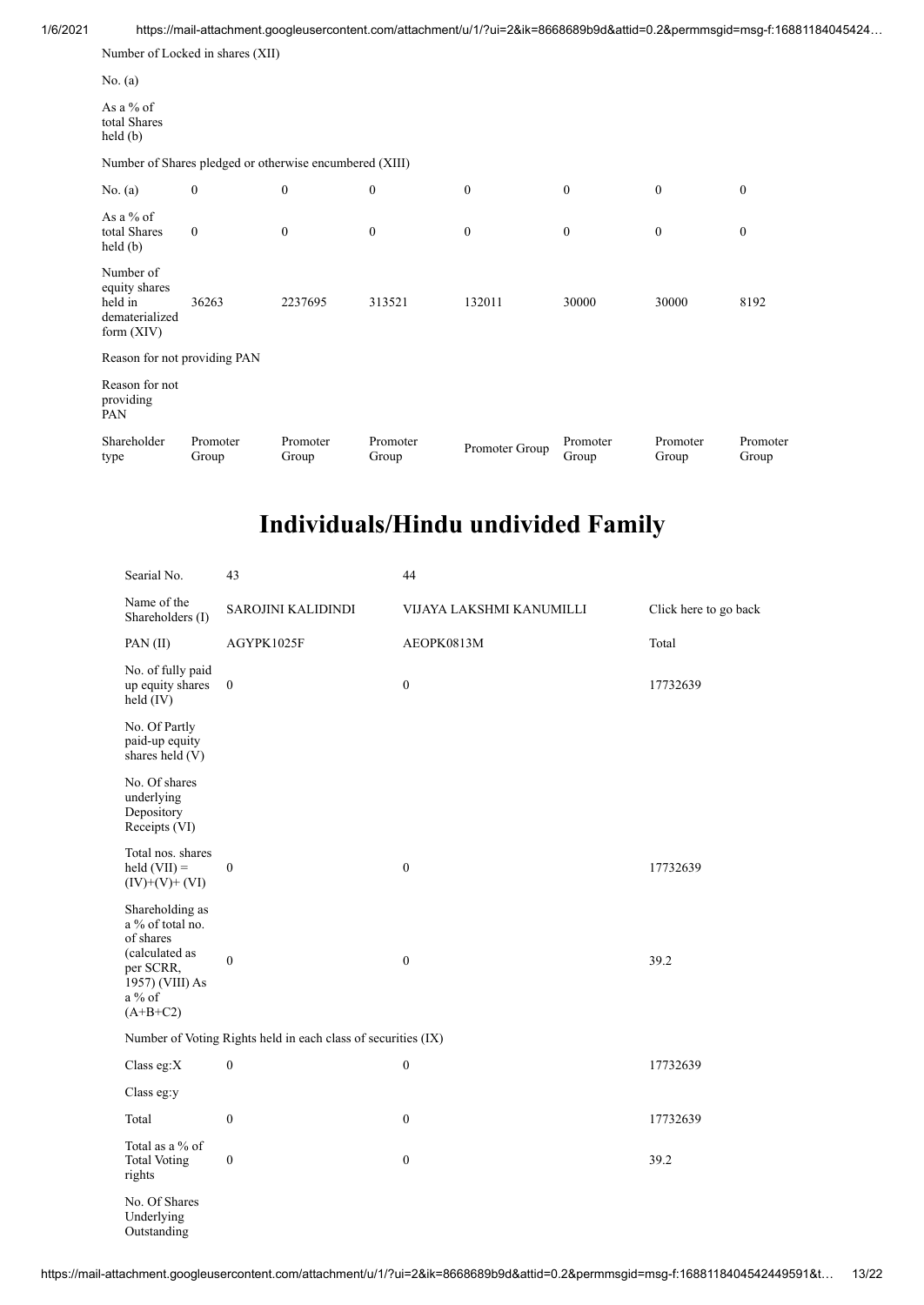| 1/6/2021 |                                                                                                                                                                                               |                  | https://mail-attachment.googleusercontent.com/attachment/u/1/?ui=2&ik=8668689b9d&attid=0.2&permmsgid=msg-f:16881184045424 |          |  |  |  |  |
|----------|-----------------------------------------------------------------------------------------------------------------------------------------------------------------------------------------------|------------------|---------------------------------------------------------------------------------------------------------------------------|----------|--|--|--|--|
|          | convertible<br>securities (X)                                                                                                                                                                 |                  |                                                                                                                           |          |  |  |  |  |
|          | No. of Shares<br>Underlying<br>Outstanding<br>Warrants $(X_i)$                                                                                                                                |                  |                                                                                                                           |          |  |  |  |  |
|          | No. Of Shares<br>Underlying<br>Outstanding<br>convertible<br>securities and<br>No. Of Warrants<br>$(Xi)$ $(a)$                                                                                |                  |                                                                                                                           |          |  |  |  |  |
|          | Shareholding,<br>as a % assuming<br>full conversion<br>of convertible<br>securities (as a<br>percentage of<br>diluted share<br>capital) (XI)=<br>$(VII)+(Xi)(a) As$<br>$a\%$ of<br>$(A+B+C2)$ | $\boldsymbol{0}$ | $\boldsymbol{0}$                                                                                                          | 39.2     |  |  |  |  |
|          | Number of Locked in shares (XII)                                                                                                                                                              |                  |                                                                                                                           |          |  |  |  |  |
|          | No. $(a)$                                                                                                                                                                                     |                  |                                                                                                                           |          |  |  |  |  |
|          | As a % of total<br>Shares held (b)                                                                                                                                                            |                  |                                                                                                                           |          |  |  |  |  |
|          | Number of Shares pledged or otherwise encumbered (XIII)                                                                                                                                       |                  |                                                                                                                           |          |  |  |  |  |
|          | No. $(a)$                                                                                                                                                                                     | $\boldsymbol{0}$ | $\boldsymbol{0}$                                                                                                          | 660910   |  |  |  |  |
|          | As a % of total<br>Shares held (b)                                                                                                                                                            | $\boldsymbol{0}$ | $\boldsymbol{0}$                                                                                                          | 3.73     |  |  |  |  |
|          | Number of<br>equity shares<br>held in<br>dematerialized<br>form (XIV)                                                                                                                         | $\boldsymbol{0}$ | $\boldsymbol{0}$                                                                                                          | 17732639 |  |  |  |  |
|          | Reason for not providing PAN                                                                                                                                                                  |                  |                                                                                                                           |          |  |  |  |  |
|          | Reason for not<br>providing PAN                                                                                                                                                               |                  |                                                                                                                           |          |  |  |  |  |
|          | Shareholder type Promoter Group                                                                                                                                                               |                  | Promoter Group                                                                                                            |          |  |  |  |  |

# **Any Other (specify)**

| Searial No.                                           |                                        | 2                          | 3                                                                     | 4                                                 | 5                              | 6                                                      | 7                                              |
|-------------------------------------------------------|----------------------------------------|----------------------------|-----------------------------------------------------------------------|---------------------------------------------------|--------------------------------|--------------------------------------------------------|------------------------------------------------|
| Category                                              | <b>Bodies</b><br>Corporate             | <b>Bodies</b><br>Corporate | <b>Bodies</b><br>Corporate                                            | <b>Bodies</b><br>Corporate                        | <b>Bodies</b><br>Corporate     | <b>Bodies</b><br>Corporate                             | <b>Bodies</b><br>Corporate                     |
| Name of the<br>Shareholders<br>(I)                    | Blue Valley<br>Developers $(P)$<br>Ltd | <b>NCL Homes</b><br>Ltd    | <b>VIKRAM</b><br><b>CHEMICALS</b><br><b>PRIVATE</b><br><b>LIMITED</b> | <b>NCL</b><br><b>HOLDINGS</b><br>(A&S)<br>LIMITED | Deccan Nitrates<br>Private Ltd | <b>KAKATIYA</b><br><b>INDUSTRIES</b><br><b>PVT LTD</b> | <b>NAGARJUNA</b><br><b>CERACHEM</b><br>PVT.LTD |
| PAN $(II)$                                            | AAACB8249D                             | AAACN8023F                 | AABCV5364Q                                                            | AAFCN8971M                                        | AAACD9667M                     | AABCK0154F                                             | AABCN3368G                                     |
| No. of the<br>Shareholders<br>(I)                     | $\overline{1}$                         |                            | 1                                                                     | 1                                                 | $\mathbf{0}$                   | $\Omega$                                               | $\theta$                                       |
| No. of fully<br>paid up equity<br>shares held<br>(IV) | 205658                                 | 195951                     | 13500                                                                 | 1000000                                           | $\mathbf{0}$                   | $\mathbf{0}$                                           | $\theta$                                       |
| $\mathbf{M}$ $\Omega$ $\mathbf{D}$ $\mathbf{M}$       |                                        |                            |                                                                       |                                                   |                                |                                                        |                                                |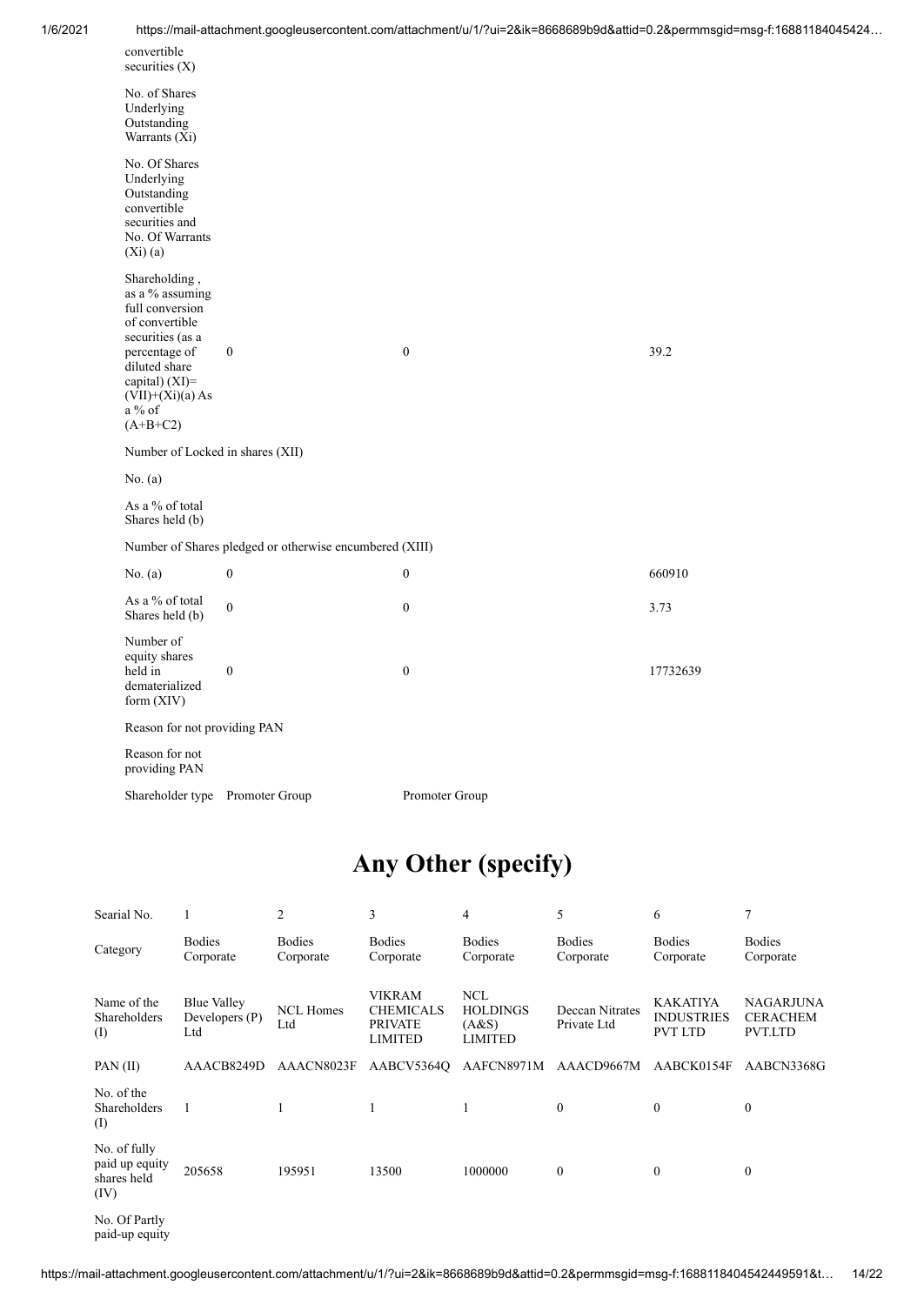| 1/6/2021 |                                                                                                                               |                                  |                                                               |                  |                  |                  |                  | https://mail-attachment.googleusercontent.com/attachment/u/1/?ui=2&ik=8668689b9d&attid=0.2&permmsgid=msg-f:16881184045424 |
|----------|-------------------------------------------------------------------------------------------------------------------------------|----------------------------------|---------------------------------------------------------------|------------------|------------------|------------------|------------------|---------------------------------------------------------------------------------------------------------------------------|
|          | shares held<br>(V)                                                                                                            |                                  |                                                               |                  |                  |                  |                  |                                                                                                                           |
|          | No. Of shares<br>underlying<br>Depository<br>Receipts (VI)                                                                    |                                  |                                                               |                  |                  |                  |                  |                                                                                                                           |
|          | Total nos.<br>shares held<br>$(VII) = (IV) +$<br>$(V)$ + $(VI)$                                                               | 205658                           | 195951                                                        | 13500            | 1000000          | $\boldsymbol{0}$ | $\boldsymbol{0}$ | $\boldsymbol{0}$                                                                                                          |
|          | Shareholding<br>as a % of total<br>no. of shares<br>(calculated as<br>per SCRR,<br>1957) (VIII)<br>As a % of<br>$(A+B+C2)$    | 0.45                             | 0.43                                                          | 0.03             | 2.21             | $\boldsymbol{0}$ | $\boldsymbol{0}$ | $\boldsymbol{0}$                                                                                                          |
|          |                                                                                                                               |                                  | Number of Voting Rights held in each class of securities (IX) |                  |                  |                  |                  |                                                                                                                           |
|          | Class eg: X                                                                                                                   | 205658                           | 195951                                                        | 13500            | 1000000          | $\boldsymbol{0}$ | $\boldsymbol{0}$ | $\boldsymbol{0}$                                                                                                          |
|          | Class eg:y                                                                                                                    |                                  |                                                               |                  |                  |                  |                  |                                                                                                                           |
|          | Total                                                                                                                         | 205658                           | 195951                                                        | 13500            | 1000000          | $\boldsymbol{0}$ | $\boldsymbol{0}$ | $\boldsymbol{0}$                                                                                                          |
|          | Total as a $\%$<br>of Total<br>Voting rights                                                                                  | 0.45                             | 0.43                                                          | 0.03             | 2.21             | $\boldsymbol{0}$ | $\boldsymbol{0}$ | $\boldsymbol{0}$                                                                                                          |
|          | No. Of Shares<br>Underlying<br>Outstanding<br>convertible<br>securities (X)                                                   |                                  |                                                               |                  |                  |                  |                  |                                                                                                                           |
|          | No. of Shares<br>Underlying<br>Outstanding<br>Warrants (Xi)                                                                   |                                  |                                                               |                  |                  |                  |                  |                                                                                                                           |
|          | No. Of Shares<br>Underlying<br>Outstanding<br>convertible<br>securities and<br>No. Of<br>Warrants (Xi)<br>(a)                 |                                  |                                                               |                  |                  |                  |                  |                                                                                                                           |
|          | Shareholding,<br>as a $\%$<br>assuming full<br>conversion of                                                                  |                                  |                                                               |                  |                  |                  |                  |                                                                                                                           |
|          | convertible<br>securities (as a<br>percentage of<br>diluted share<br>capital) (XI)=<br>$(VII)+(X)$ As<br>a % of<br>$(A+B+C2)$ | 0.45                             | 0.43                                                          | 0.03             | 2.21             | $\boldsymbol{0}$ | $\boldsymbol{0}$ | $\boldsymbol{0}$                                                                                                          |
|          |                                                                                                                               | Number of Locked in shares (XII) |                                                               |                  |                  |                  |                  |                                                                                                                           |
|          | No. (a)                                                                                                                       |                                  |                                                               |                  |                  |                  |                  |                                                                                                                           |
|          | As a $\%$ of<br>total Shares<br>held (b)                                                                                      |                                  |                                                               |                  |                  |                  |                  |                                                                                                                           |
|          |                                                                                                                               |                                  | Number of Shares pledged or otherwise encumbered (XIII)       |                  |                  |                  |                  |                                                                                                                           |
|          | No. $(a)$                                                                                                                     | $\boldsymbol{0}$                 | $\boldsymbol{0}$                                              | $\boldsymbol{0}$ | $\mathbf{0}$     | $\boldsymbol{0}$ | $\mathbf{0}$     | $\bf{0}$                                                                                                                  |
|          | As a % of<br>total Shares<br>held (b)                                                                                         | $\boldsymbol{0}$                 | $\boldsymbol{0}$                                              | $\mathbf{0}$     | $\boldsymbol{0}$ | $\boldsymbol{0}$ | $\overline{0}$   | $\mathbf{0}$                                                                                                              |
|          | Number of<br>equity shares                                                                                                    | 205658                           | 195951                                                        | 13500            | 1000000          | $\boldsymbol{0}$ | $\boldsymbol{0}$ | $\boldsymbol{0}$                                                                                                          |

held in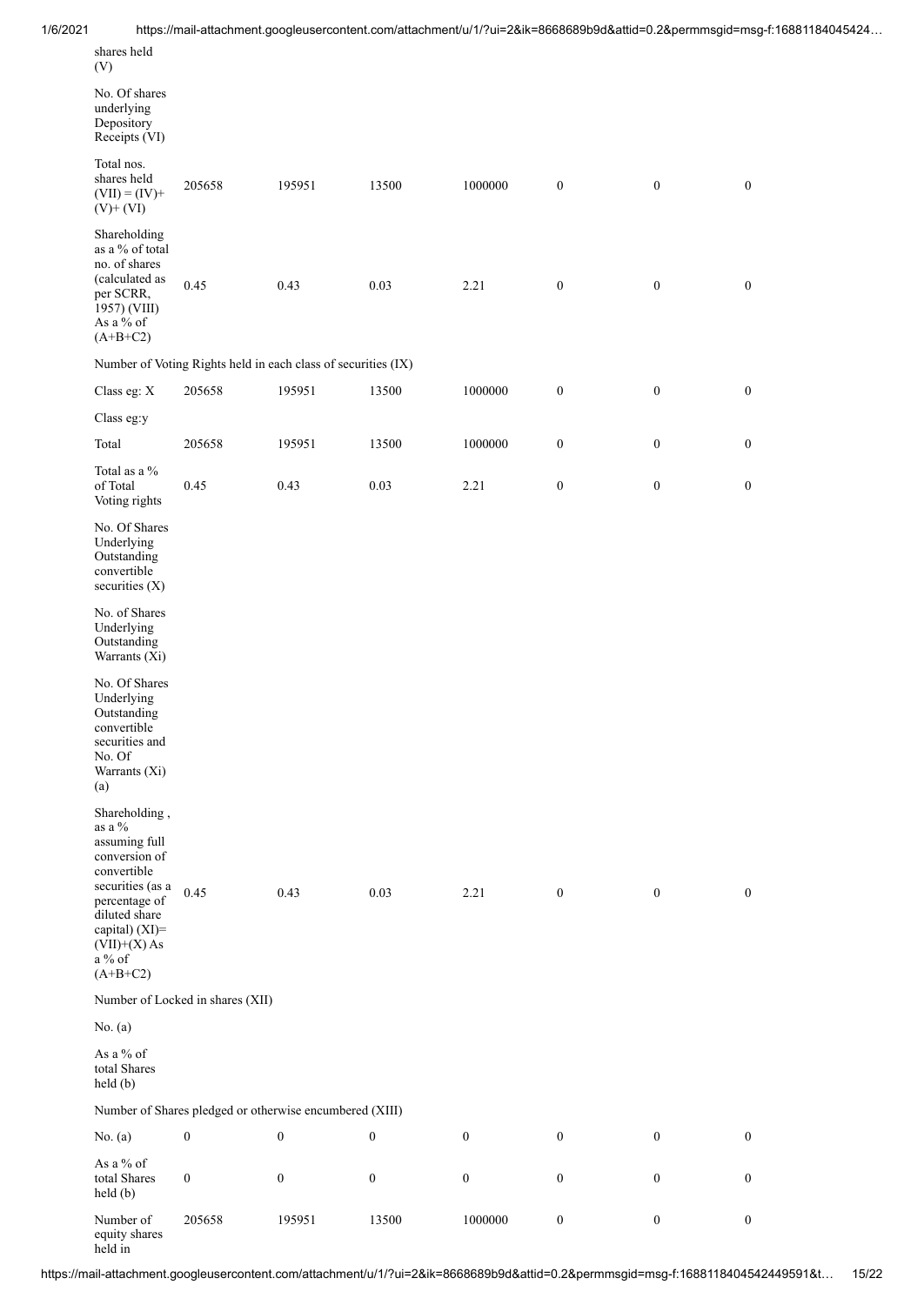#### 1/6/2021 https://mail-attachment.googleusercontent.com/attachment/u/1/?ui=2&ik=8668689b9d&attid=0.2&permmsgid=msg-f:16881184045424…

| dematerialized |  |
|----------------|--|
| form $(XIV)$   |  |

Reason for not providing PAN

Reason for not providing PAN

Shareholder type Promoter Group

Promoter Group

Promoter Group

Promoter Group

Promoter Group

Promoter Group

Promoter Group

# **Any Other (specify)**

| Searial No.                                                                                                                | $\,$ 8 $\,$                                                   |                       |
|----------------------------------------------------------------------------------------------------------------------------|---------------------------------------------------------------|-----------------------|
| Category                                                                                                                   | <b>Bodies Corporate</b>                                       | Click here to go back |
| Name of the<br>Shareholders (I)                                                                                            | NCL ALLTEK AND SECCOLOR LTD                                   |                       |
| PAN(II)                                                                                                                    | AACCA9318G                                                    | Total                 |
| No. of the<br>Shareholders (I)                                                                                             | $\boldsymbol{0}$                                              | $\overline{4}$        |
| No. of fully paid<br>up equity shares<br>held (IV)                                                                         | $\boldsymbol{0}$                                              | 1415109               |
| No. Of Partly<br>paid-up equity<br>shares held (V)                                                                         |                                                               |                       |
| No. Of shares<br>underlying<br>Depository<br>Receipts (VI)                                                                 |                                                               |                       |
| Total nos. shares<br>$\text{held (VII)} =$<br>$(IV)+(V)+(VI)$                                                              | $\boldsymbol{0}$                                              | 1415109               |
| Shareholding as<br>a % of total no.<br>of shares<br>(calculated as<br>per SCRR,<br>1957) (VIII) As<br>a % of<br>$(A+B+C2)$ | $\boldsymbol{0}$                                              | 3.13                  |
|                                                                                                                            | Number of Voting Rights held in each class of securities (IX) |                       |
| Class eg: X                                                                                                                | $\boldsymbol{0}$                                              | 1415109               |
| Class eg:y                                                                                                                 |                                                               |                       |
| Total                                                                                                                      | $\boldsymbol{0}$                                              | 1415109               |
| Total as a % of<br><b>Total Voting</b><br>rights                                                                           | $\boldsymbol{0}$                                              | 3.13                  |
| No. Of Shares<br>Underlying<br>Outstanding<br>convertible<br>securities (X)                                                |                                                               |                       |
| No. of Shares<br>Underlying<br>Outstanding<br>Warrants (Xi)                                                                |                                                               |                       |
| No. Of Shares<br>Underlying<br>Outstanding<br>convertible<br>securities and                                                |                                                               |                       |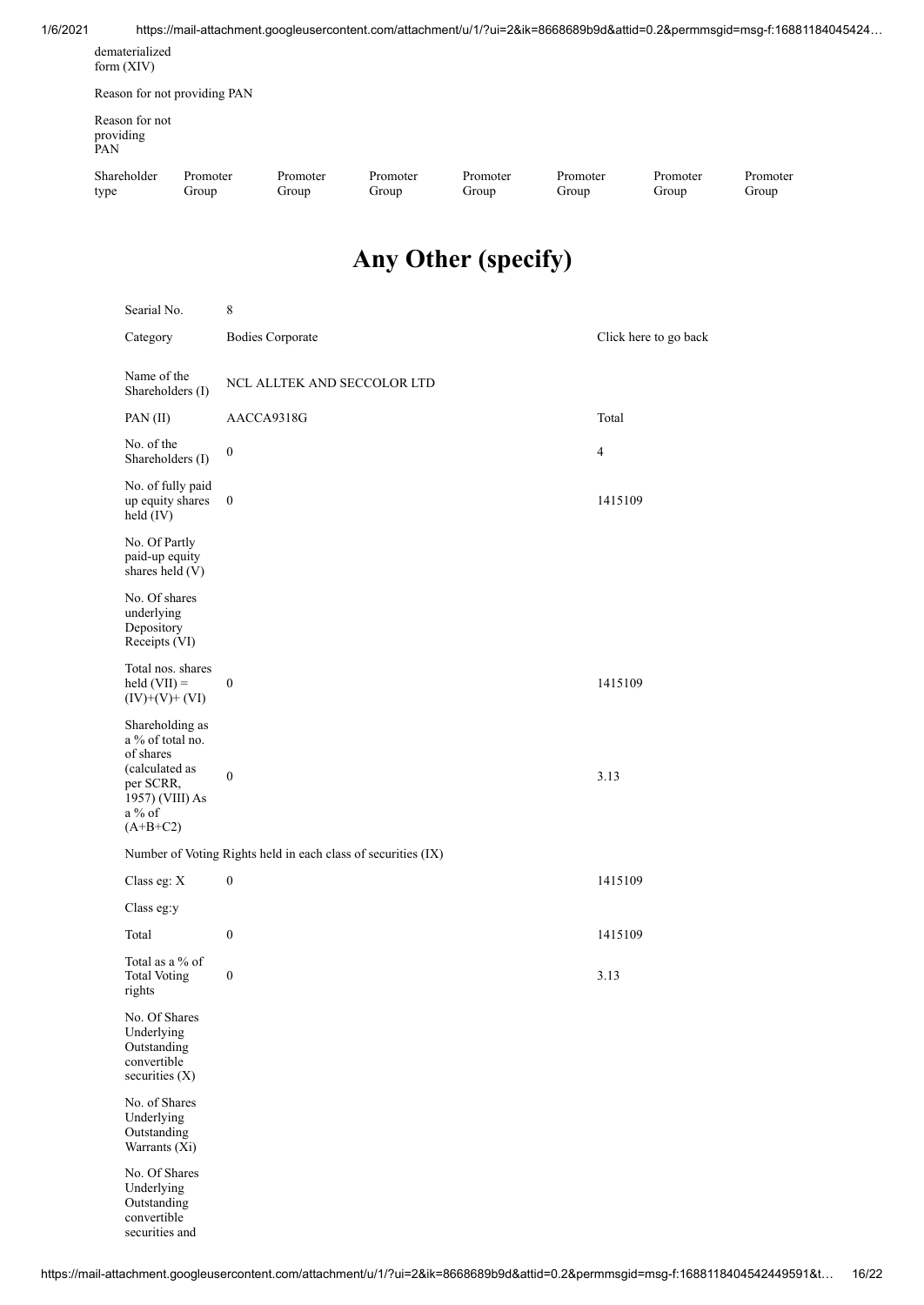| No. Of Warrants<br>$(Xi)$ (a)                                                                                                                                                             |                                                         |                  |
|-------------------------------------------------------------------------------------------------------------------------------------------------------------------------------------------|---------------------------------------------------------|------------------|
| Shareholding,<br>as a $\%$ assuming<br>full conversion<br>of convertible<br>securities (as a<br>percentage of<br>diluted share<br>capital) $(XI)=$<br>$(VII)+(X)$ As a<br>% of $(A+B+C2)$ | $\boldsymbol{0}$                                        | 3.13             |
| Number of Locked in shares (XII)                                                                                                                                                          |                                                         |                  |
| No. $(a)$                                                                                                                                                                                 |                                                         |                  |
| As a % of total<br>Shares held (b)                                                                                                                                                        |                                                         |                  |
|                                                                                                                                                                                           | Number of Shares pledged or otherwise encumbered (XIII) |                  |
| No. $(a)$                                                                                                                                                                                 | $\boldsymbol{0}$                                        | $\boldsymbol{0}$ |
| As a % of total<br>Shares held (b)                                                                                                                                                        | $\boldsymbol{0}$                                        | $\boldsymbol{0}$ |
| Number of<br>equity shares<br>held in<br>dematerialized<br>form $(XIV)$                                                                                                                   | $\boldsymbol{0}$                                        | 1415109          |
| Reason for not providing PAN                                                                                                                                                              |                                                         |                  |
| Reason for not<br>providing PAN                                                                                                                                                           |                                                         |                  |

Shareholder type Promoter Group

#### **Mutual Funds**

| Searial No.                                                                                                                     | 1                                                                                  | 2                                           |                          |
|---------------------------------------------------------------------------------------------------------------------------------|------------------------------------------------------------------------------------|---------------------------------------------|--------------------------|
| Name of the<br>Shareholders (I)                                                                                                 | HDFC TRUSTEE CO LTD A/C HDFC HOUSING<br>OPPORTUNITIES FUND-1140D NOVEMBER 2017 (1) | <b>HSBC SMALL CAP</b><br><b>EQUITY FUND</b> | Click here<br>to go back |
| PAN(II)                                                                                                                         | AAATH1809A                                                                         | AAATH2467G                                  | Total                    |
| No. of fully paid<br>up equity shares<br>held $(IV)$                                                                            | 2700000                                                                            | 500000                                      | 3200000                  |
| No. Of Partly<br>paid-up equity<br>shares held (V)                                                                              |                                                                                    |                                             |                          |
| No. Of shares<br>underlying<br>Depository<br>Receipts (VI)                                                                      |                                                                                    |                                             |                          |
| Total nos. shares<br>$\text{held (VII)} =$<br>$(IV)+(V)+(VI)$                                                                   | 2700000                                                                            | 500000                                      | 3200000                  |
| Shareholding as<br>a % of total no.<br>of shares<br>(calculated as<br>per SCRR,<br>$1957$ ) (VIII) As<br>$a\%$ of<br>$(A+B+C2)$ | 5.97                                                                               | 1.11                                        | 7.07                     |
|                                                                                                                                 | Number of Voting Rights held in each class of securities (IX)                      |                                             |                          |
| Class eg: $X$                                                                                                                   | 2700000                                                                            | 500000                                      | 3200000                  |
| Class eg:y                                                                                                                      |                                                                                    |                                             |                          |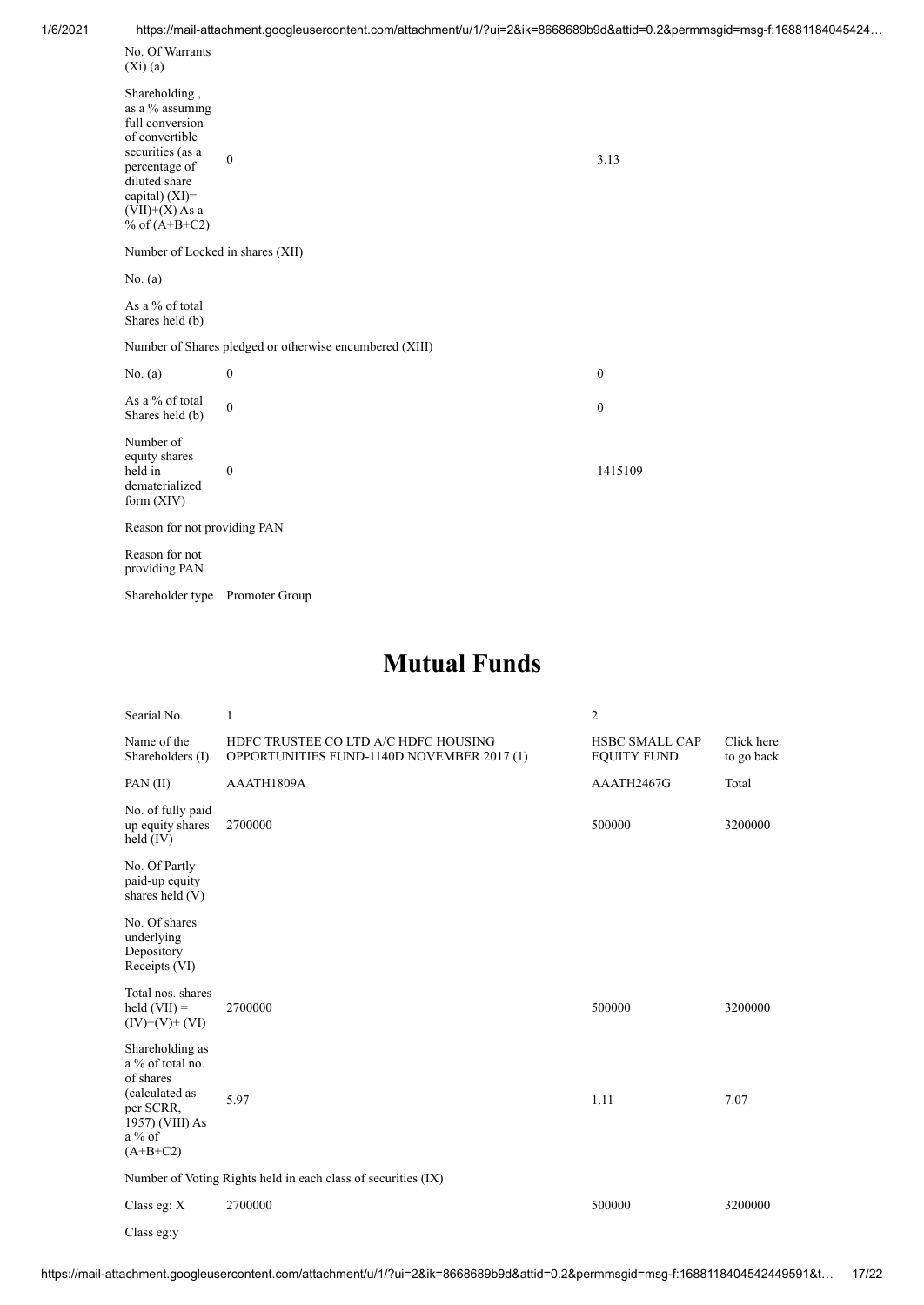| 1/6/2021 |                                                                                                                                                                                      | https://mail-attachment.googleusercontent.com/attachment/u/1/?ui=2&ik=8668689b9d&attid=0.2&permmsgid=msg-f:16881184045424 |        |         |
|----------|--------------------------------------------------------------------------------------------------------------------------------------------------------------------------------------|---------------------------------------------------------------------------------------------------------------------------|--------|---------|
|          | Total                                                                                                                                                                                | 2700000                                                                                                                   | 500000 | 3200000 |
|          | Total as a % of<br><b>Total Voting</b><br>rights                                                                                                                                     | 5.97                                                                                                                      | 1.11   | 7.07    |
|          | No. Of Shares<br>Underlying<br>Outstanding<br>convertible<br>securities (X)                                                                                                          |                                                                                                                           |        |         |
|          | No. of Shares<br>Underlying<br>Outstanding<br>Warrants (Xi)                                                                                                                          |                                                                                                                           |        |         |
|          | No. Of Shares<br>Underlying<br>Outstanding<br>convertible<br>securities and<br>No. Of Warrants<br>$(Xi)$ (a)                                                                         |                                                                                                                           |        |         |
|          | Shareholding,<br>as a % assuming<br>full conversion<br>of convertible<br>securities (as a<br>percentage of<br>diluted share<br>capital) (XI)=<br>$(VII)+(X)$ As a<br>% of $(A+B+C2)$ | 5.97                                                                                                                      | 1.11   | 7.07    |
|          | Number of Locked in shares (XII)                                                                                                                                                     |                                                                                                                           |        |         |
|          | No. $(a)$                                                                                                                                                                            |                                                                                                                           |        |         |
|          | As a % of total<br>Shares held (b)                                                                                                                                                   |                                                                                                                           |        |         |
|          | Number of<br>equity shares<br>held in<br>dematerialized<br>form (XIV)                                                                                                                | 2700000                                                                                                                   | 500000 | 3200000 |
|          | Reason for not providing PAN                                                                                                                                                         |                                                                                                                           |        |         |

Reason for not providing PAN

### **Foreign Portfolio Investors**

| Searial No.                                                |                                                           | $\overline{2}$                                                                                     |                          |
|------------------------------------------------------------|-----------------------------------------------------------|----------------------------------------------------------------------------------------------------|--------------------------|
| Name of the<br>Shareholders (I)                            | <b>HSBC INDIAN</b><br><b>EQUITY MOTHER</b><br><b>FUND</b> | THE MASTER TRUST BANK OF JAPAN, LTD. AS TRUSTEE OF<br>HSBC INDIA INFRASTRUCTURE EQUITY MOTHER FUND | Click here<br>to go back |
| PAN(II)                                                    | AAAAH1765J                                                | AAATH8110L                                                                                         | Total                    |
| No. of fully paid<br>up equity shares<br>held $(IV)$       | 503512                                                    | 527819                                                                                             | 1031331                  |
| No. Of Partly<br>paid-up equity<br>shares held (V)         |                                                           |                                                                                                    |                          |
| No. Of shares<br>underlying<br>Depository<br>Receipts (VI) |                                                           |                                                                                                    |                          |
| Total nos. shares<br>held $(VII) =$<br>$(IV)+(V)+(VI)$     | 503512                                                    | 527819                                                                                             | 1031331                  |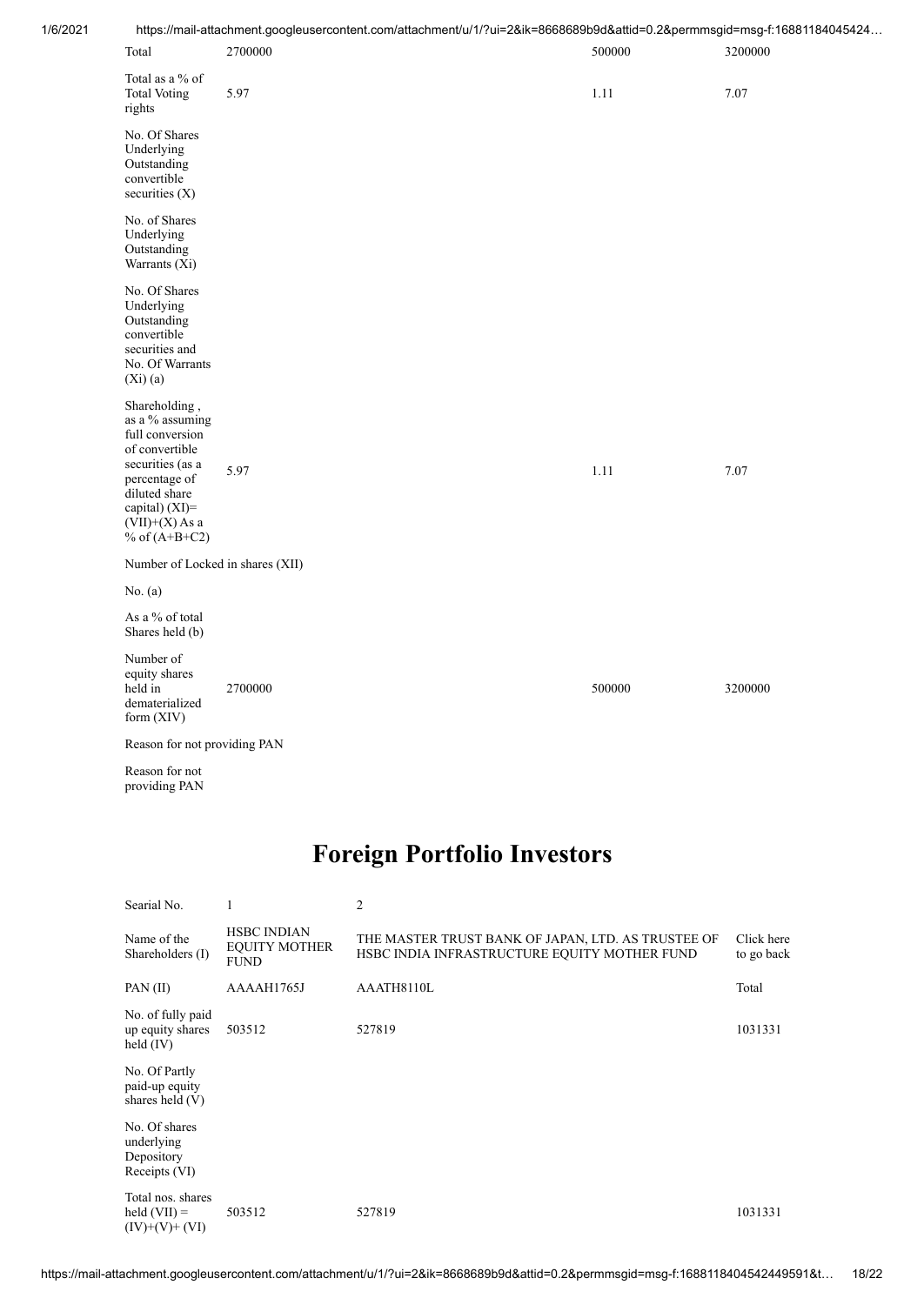| 1/6/2021 |
|----------|
|----------|

|                                                                                                                                                                                        |                                                               | ntips://mail-attachment.googleusercontent.com/attachment/u/ i/ /ul=2&ik=8668689b9d&attid=0.2&permmsgid=msg-i:168811 |         |
|----------------------------------------------------------------------------------------------------------------------------------------------------------------------------------------|---------------------------------------------------------------|---------------------------------------------------------------------------------------------------------------------|---------|
| Shareholding as<br>a % of total no.<br>of shares<br>(calculated as<br>per SCRR,<br>1957) (VIII) As<br>$a\%$ of<br>$(A+B+C2)$                                                           | 1.11                                                          | 1.17                                                                                                                | 2.28    |
|                                                                                                                                                                                        | Number of Voting Rights held in each class of securities (IX) |                                                                                                                     |         |
| Class eg: X                                                                                                                                                                            | 503512                                                        | 527819                                                                                                              | 1031331 |
| Class eg:y                                                                                                                                                                             |                                                               |                                                                                                                     |         |
| Total                                                                                                                                                                                  | 503512                                                        | 527819                                                                                                              | 1031331 |
| Total as a % of<br><b>Total Voting</b><br>rights                                                                                                                                       | 1.11                                                          | 1.17                                                                                                                | 2.28    |
| No. Of Shares<br>Underlying<br>Outstanding<br>convertible<br>securities $(X)$                                                                                                          |                                                               |                                                                                                                     |         |
| No. of Shares<br>Underlying<br>Outstanding<br>Warrants (Xi)                                                                                                                            |                                                               |                                                                                                                     |         |
| No. Of Shares<br>Underlying<br>Outstanding<br>convertible<br>securities and<br>No. Of Warrants<br>$(Xi)$ (a)                                                                           |                                                               |                                                                                                                     |         |
| Shareholding,<br>as a % assuming<br>full conversion<br>of convertible<br>securities (as a<br>percentage of<br>diluted share<br>capital) $(XI)=$<br>$(VII)+(X)$ As a<br>% of $(A+B+C2)$ | 1.11                                                          | 1.17                                                                                                                | 2.28    |
| Number of Locked in shares (XII)                                                                                                                                                       |                                                               |                                                                                                                     |         |
| No. $(a)$                                                                                                                                                                              |                                                               |                                                                                                                     |         |
| As a % of total<br>Shares held (b)                                                                                                                                                     |                                                               |                                                                                                                     |         |
| Number of<br>equity shares<br>held in<br>dematerialized<br>form (XIV)                                                                                                                  | 503512                                                        | 527819                                                                                                              | 1031331 |
| Reason for not providing PAN                                                                                                                                                           |                                                               |                                                                                                                     |         |
|                                                                                                                                                                                        |                                                               |                                                                                                                     |         |

Reason for not providing PAN

## **Individuals - ii. Individual shareholders holding nominal share capital in excess of Rs. 2 lakhs.**

| Searial No.                     |                    |                       |
|---------------------------------|--------------------|-----------------------|
| Name of the<br>Shareholders (I) | CHANDRAVADAN DESAI | Click here to go back |
| PAN(II)                         | AFOPD8487F         | Total                 |
| No. of fully paid 531768        |                    | 531768                |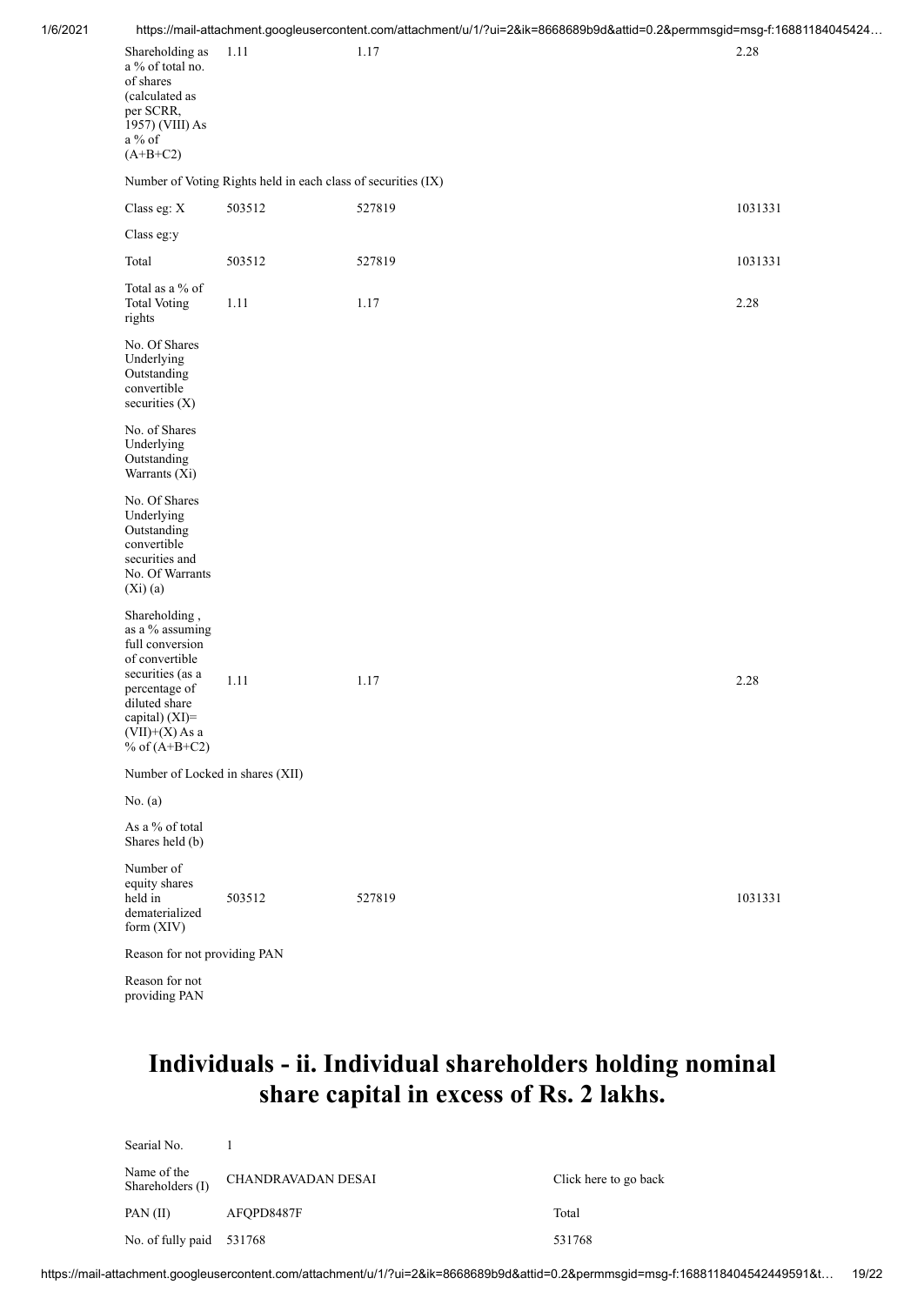| 1/6/2021 |                                                                                                                                                                                      |                                                               | https://mail-attachment.googleusercontent.com/attachment/u/1/?ui=2&ik=8668689b9d&attid=0.2&permmsgid=msg-f:16881184045424 |
|----------|--------------------------------------------------------------------------------------------------------------------------------------------------------------------------------------|---------------------------------------------------------------|---------------------------------------------------------------------------------------------------------------------------|
|          | up equity shares<br>held (IV)                                                                                                                                                        |                                                               |                                                                                                                           |
|          | No. Of Partly<br>paid-up equity<br>shares held (V)                                                                                                                                   |                                                               |                                                                                                                           |
|          | No. Of shares<br>underlying<br>Depository<br>Receipts (VI)                                                                                                                           |                                                               |                                                                                                                           |
|          | Total nos. shares<br>held $(VII) =$<br>$(IV)+(V)+(VI)$                                                                                                                               | 531768                                                        | 531768                                                                                                                    |
|          | Shareholding as<br>a % of total no.<br>of shares<br>(calculated as<br>per SCRR,<br>1957) (VIII) As<br>a % of<br>$(A+B+C2)$                                                           | 1.18                                                          | 1.18                                                                                                                      |
|          |                                                                                                                                                                                      | Number of Voting Rights held in each class of securities (IX) |                                                                                                                           |
|          | Class eg: X                                                                                                                                                                          | 531768                                                        | 531768                                                                                                                    |
|          | Class eg:y                                                                                                                                                                           |                                                               |                                                                                                                           |
|          | Total                                                                                                                                                                                | 531768                                                        | 531768                                                                                                                    |
|          | Total as a % of<br><b>Total Voting</b><br>rights                                                                                                                                     | 1.18                                                          | 1.18                                                                                                                      |
|          | No. Of Shares<br>Underlying<br>Outstanding<br>convertible<br>securities (X)                                                                                                          |                                                               |                                                                                                                           |
|          | No. of Shares<br>Underlying<br>Outstanding<br>Warrants (Xi)                                                                                                                          |                                                               |                                                                                                                           |
|          | No. Of Shares<br>Underlying<br>Outstanding<br>convertible<br>securities and<br>No. Of Warrants<br>$(Xi)$ $(a)$                                                                       |                                                               |                                                                                                                           |
|          | Shareholding,<br>as a % assuming<br>full conversion<br>of convertible<br>securities (as a<br>percentage of<br>diluted share<br>capital) (XI)=<br>$(VII)+(X)$ As a<br>% of $(A+B+C2)$ | 1.18                                                          | 1.18                                                                                                                      |
|          | Number of Locked in shares (XII)                                                                                                                                                     |                                                               |                                                                                                                           |
|          | No. $(a)$                                                                                                                                                                            |                                                               |                                                                                                                           |
|          | As a % of total<br>Shares held (b)                                                                                                                                                   |                                                               |                                                                                                                           |
|          | Number of<br>equity shares<br>held in<br>dematerialized<br>form (XIV)                                                                                                                | 531768                                                        | 531768                                                                                                                    |
|          | Reason for not providing PAN                                                                                                                                                         |                                                               |                                                                                                                           |
|          | Reason for not<br>providing PAN                                                                                                                                                      |                                                               |                                                                                                                           |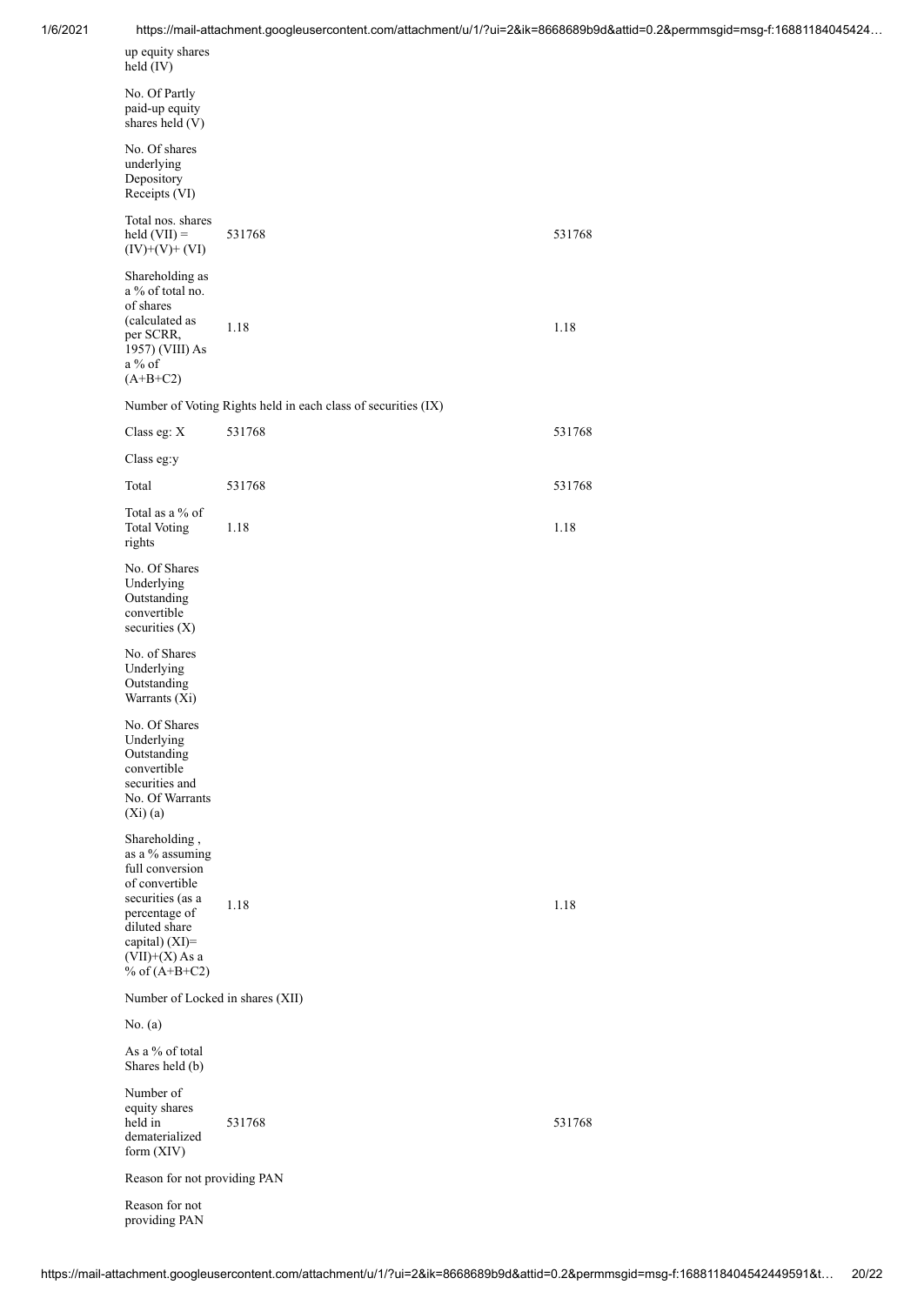# **Any Other (specify)**

| Searial No.                                                                                                                | 1                                                             |                       |
|----------------------------------------------------------------------------------------------------------------------------|---------------------------------------------------------------|-----------------------|
| Category                                                                                                                   | <b>IEPF</b>                                                   |                       |
| Category / More<br>than 1<br>percentage                                                                                    | More than 1 percentage of shareholding                        |                       |
| Name of the<br>Shareholders (I)                                                                                            | <b>IEPF</b> Authority                                         | Click here to go back |
| PAN(II)                                                                                                                    | ZZZZZ9999Z                                                    | Total                 |
| No. of the<br>Shareholders (I)                                                                                             | 1                                                             | $\boldsymbol{0}$      |
| No. of fully paid<br>up equity shares<br>held $(IV)$                                                                       | 794439                                                        | $\boldsymbol{0}$      |
| No. Of Partly<br>paid-up equity<br>shares held (V)                                                                         |                                                               |                       |
| No. Of shares<br>underlying<br>Depository<br>Receipts (VI)                                                                 |                                                               |                       |
| Total nos. shares<br>$\text{held (VII)} =$<br>$(IV)+(V)+(VI)$                                                              | 794439                                                        | $\boldsymbol{0}$      |
| Shareholding as<br>a % of total no.<br>of shares<br>(calculated as<br>per SCRR,<br>1957) (VIII) As<br>a % of<br>$(A+B+C2)$ | 1.76                                                          | $\boldsymbol{0}$      |
|                                                                                                                            | Number of Voting Rights held in each class of securities (IX) |                       |
| Class eg: X                                                                                                                | 794439                                                        | $\boldsymbol{0}$      |
| Class eg:y                                                                                                                 |                                                               |                       |
| Total                                                                                                                      | 794439                                                        | $\boldsymbol{0}$      |
| Total as a $\%$ of<br><b>Total Voting</b><br>rights                                                                        | 1.76                                                          | $\boldsymbol{0}$      |
| No. Of Shares<br>Underlying<br>Outstanding<br>convertible<br>securities (X)                                                |                                                               |                       |
| No. of Shares<br>Underlying<br>Outstanding<br>Warrants (Xi)                                                                |                                                               |                       |
| No. Of Shares<br>Underlying<br>Outstanding<br>convertible<br>securities and<br>No. Of Warrants<br>$(Xi)$ (a)               |                                                               |                       |
| Shareholding,<br>as a % assuming<br>full conversion<br>of convertible<br>securities (as a<br>percentage of                 | 1.76                                                          | $\boldsymbol{0}$      |